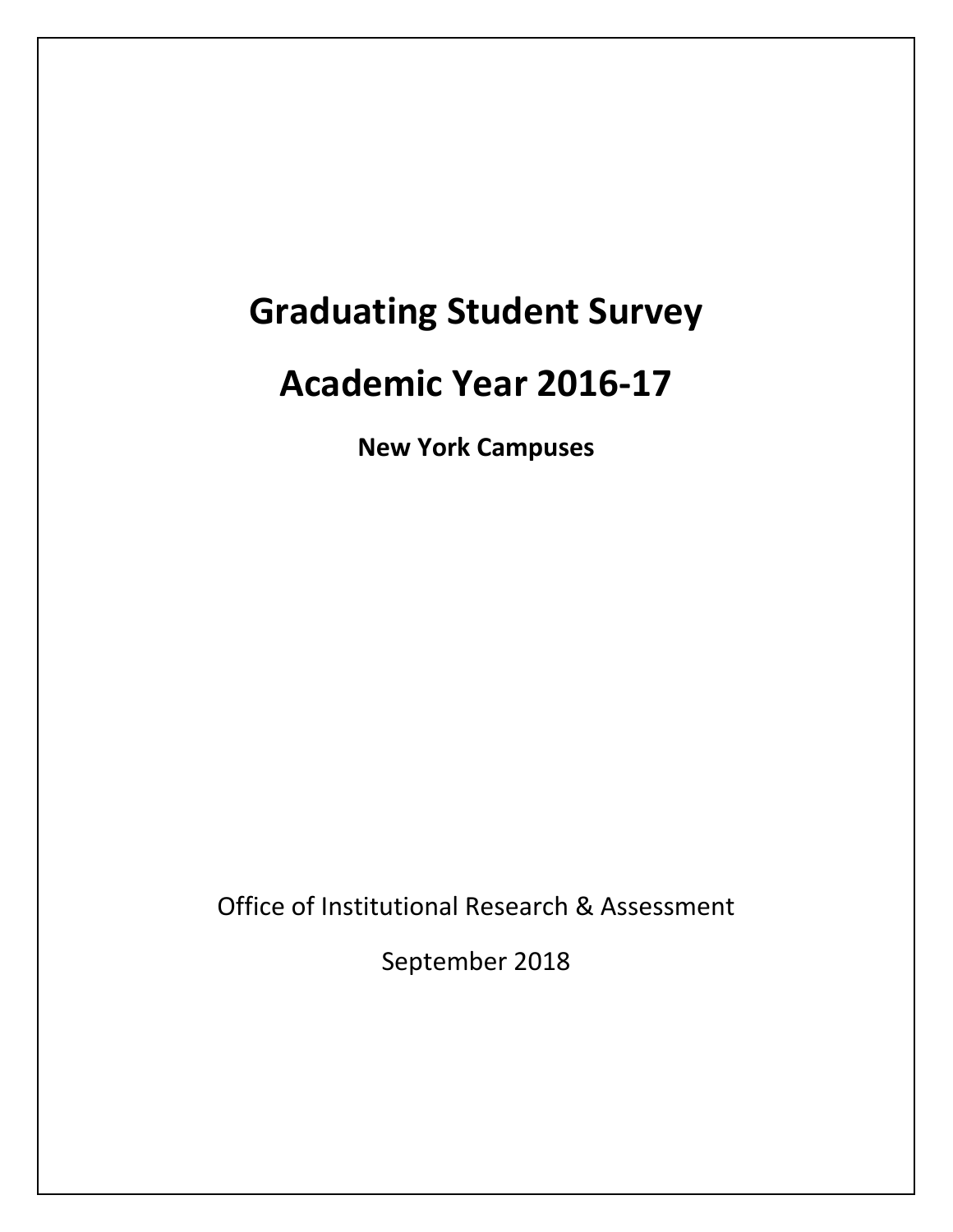# Table of Contents

| $\mathbf{I}$ . |                                                                                |
|----------------|--------------------------------------------------------------------------------|
| II.            |                                                                                |
|                |                                                                                |
|                |                                                                                |
|                |                                                                                |
| III.           |                                                                                |
|                |                                                                                |
|                |                                                                                |
| IV.            |                                                                                |
|                |                                                                                |
| V.             |                                                                                |
|                | Figures 3-5: 3-year Comparisons of Student Satisfaction Scores by Location  17 |
|                | Figures 6-7: "How has your NYIT education improved you" by Location  20        |
| VI.            |                                                                                |
|                |                                                                                |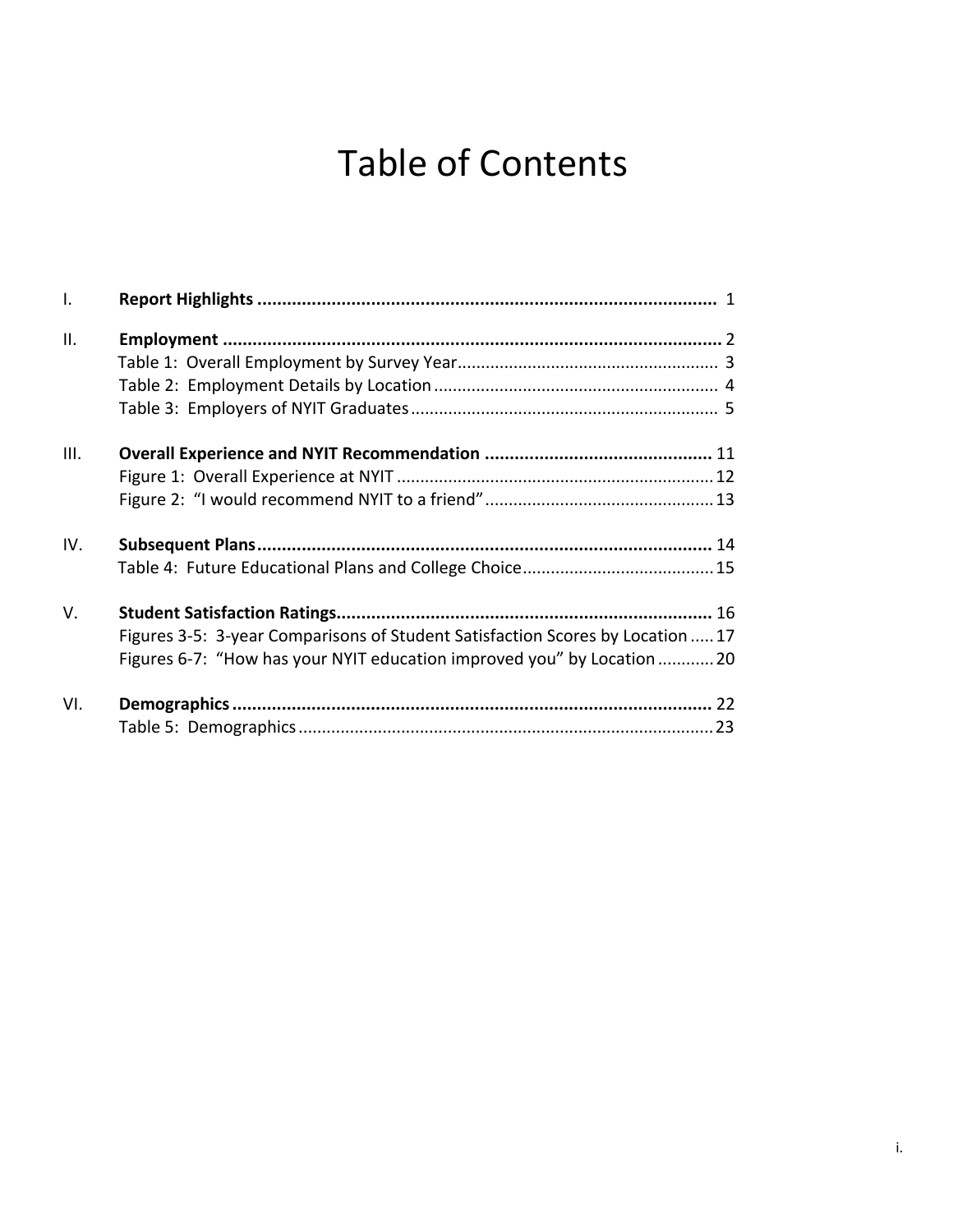### **I. 2016-17 NYIT Graduating Student Survey Highlights**

- $\div$  The mean overall ratings of students' experience at NYIT by campus (where 1 = poor and 5 = excellent) are 3.63 for the New York City (Manhattan) campus and 3.79 for the Long Island (Old Westbury) campus. See page 12 for the three-year rating trend.
- $\cdot$  95.6% of NYIT graduates entering the job market are employed within a year of graduation, with some pursuing an additional degree or course of study. Trends in overall employment rates and other employment details can be found on pages 3-4.
- Approximately 49% of graduates from the New York City (Manhattan) campus and 54% of graduates from the Long Island (Old Westbury) campus reported that they participated in experiential learning (defined as internships, externships, fieldwork, practicums, student teaching, and/or clerkships) during their time at NYIT.

### **Procedure**

Beginning in spring 2018, all graduates for the academic year 2016-2017 (August 2016 through July 2017) were contacted by email and invited to participate in the online survey. The email included a greeting from the Institutional Research and Assessment department as well as the link to the online survey. Three different email addresses were used for alumni – NYIT email address, personal email address (collected throughout their time at NYIT), and alumni email address (collected at the point of graduation). All 2,716 graduates from August 2016 through July 2017 were first contacted via their NYIT email address; once five reminders were sent, respondents were removed from the personal email address and remaining alumni were contacted up to five times via their personal email address (2,573 emails sent). Last, emails for non-respondents were sent to alumni email addresses; unfortunately, graduates are generally not providing their email address at the point of graduation, so this list was very limited (25 emails sent). Overall, 2,716 alumni were contacted and 2,436 successful email deliveries were made, which yielded 585 completions (24.0%).

An analysis of the survey sample shows that for the New York City (Manhattan) campus, the College of Engineering and Computing Sciences and College of Arts and Sciences are over-represented, and the School of Management is under-represented in the GSS sample. For the Long Island (Old Westbury) campus, the College of Engineering and Computing Sciences is considerably over-represented, the College of Osteopathic Medicine is over-represented, and the School of Architecture and Design, School of Health Professions, and College of Arts and Sciences are under-represented.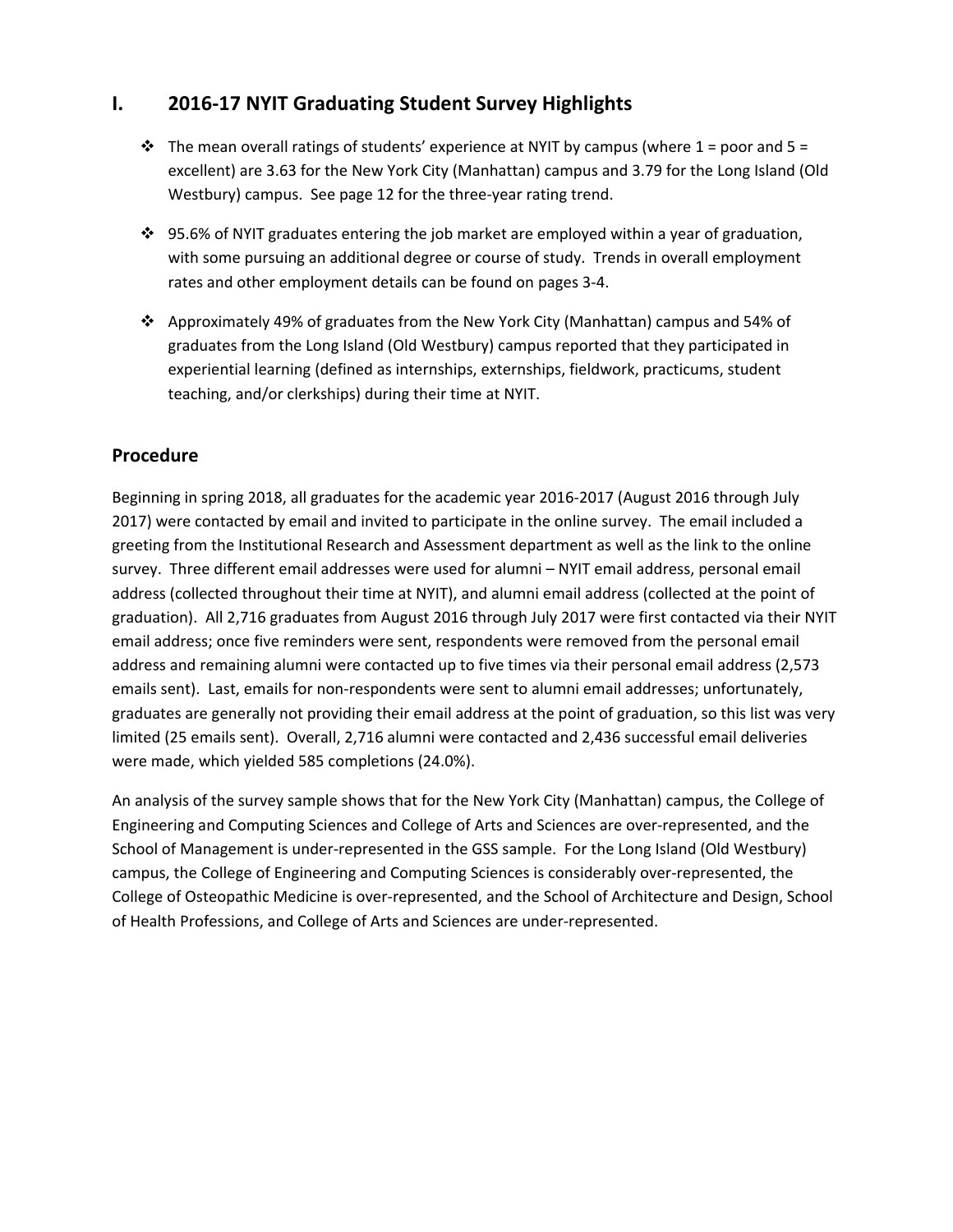**II. EMPLOYMENT AND CAREER SERVICES**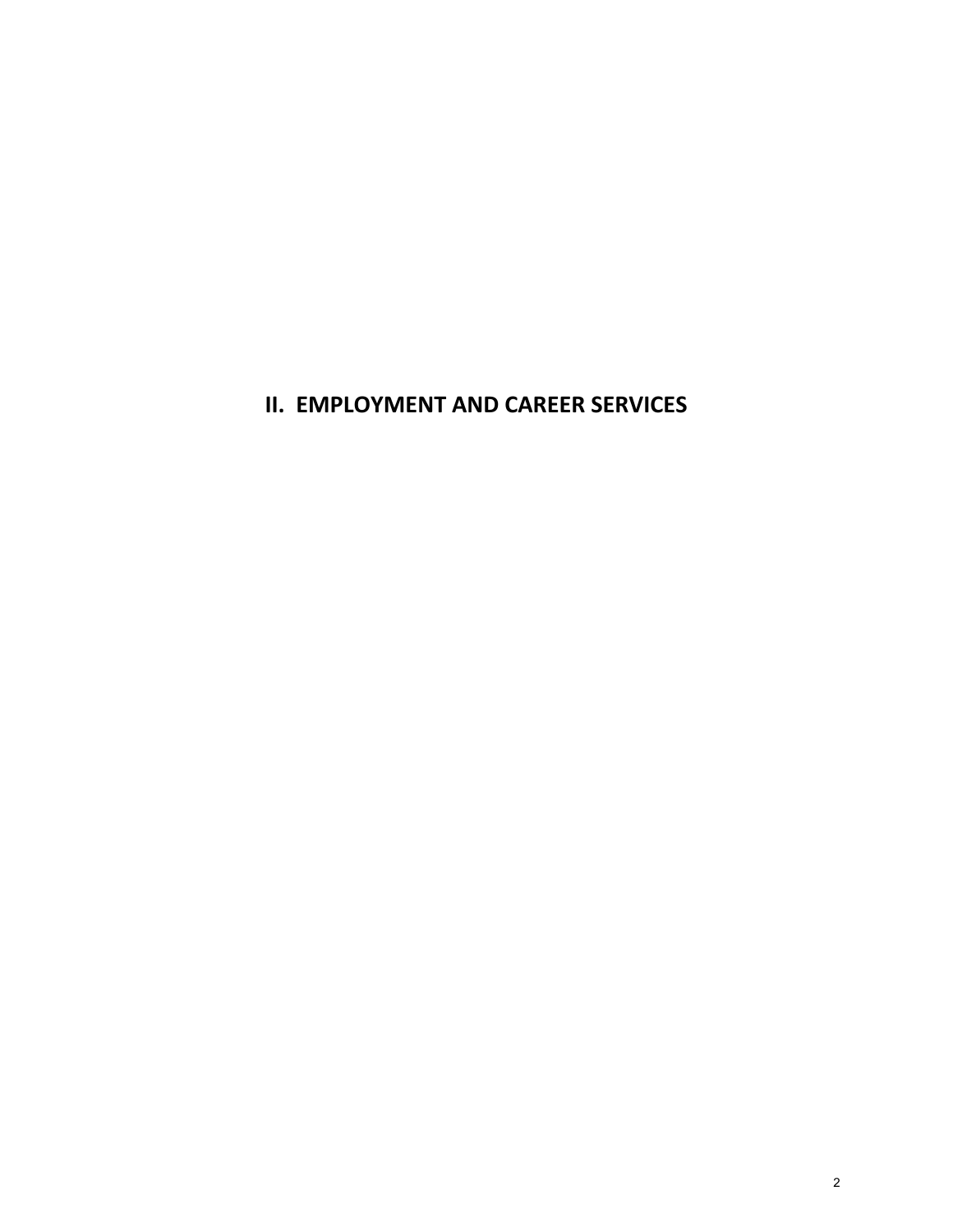### **Table 1 : Overall Employment by Survey Year**

|                  |                                  |         |                                 | Grads through   Grads through   Grads through | Grads through   Grads through |           |
|------------------|----------------------------------|---------|---------------------------------|-----------------------------------------------|-------------------------------|-----------|
|                  |                                  |         | Aug 12/July 13   Aug 13/July 14 | Aug 14/July15                                 | Aug 15/July16   Aug 16/July17 |           |
|                  |                                  | (n=412) | $(n=317)$                       | $(n=377)$                                     | (n=681)                       | $(n=518)$ |
| Employment rate* | Employed                         | 94.9%   | 93.4%                           | 96.3%                                         | 95.3%                         | 95.6%     |
|                  | Not employed; seeking employment | 5.1%    | 6.6%                            | 3.7%                                          | 4.7%                          | 4.4%      |
|                  | Total                            | 100.0%  | 100.0%                          | 100.0%                                        | 100.0%                        | 100.0%    |

\*Employment rate is the percentage of NYIT graduates entering the job market who are employed within a year of graduation; some are also pursuing an additional degree or course of study.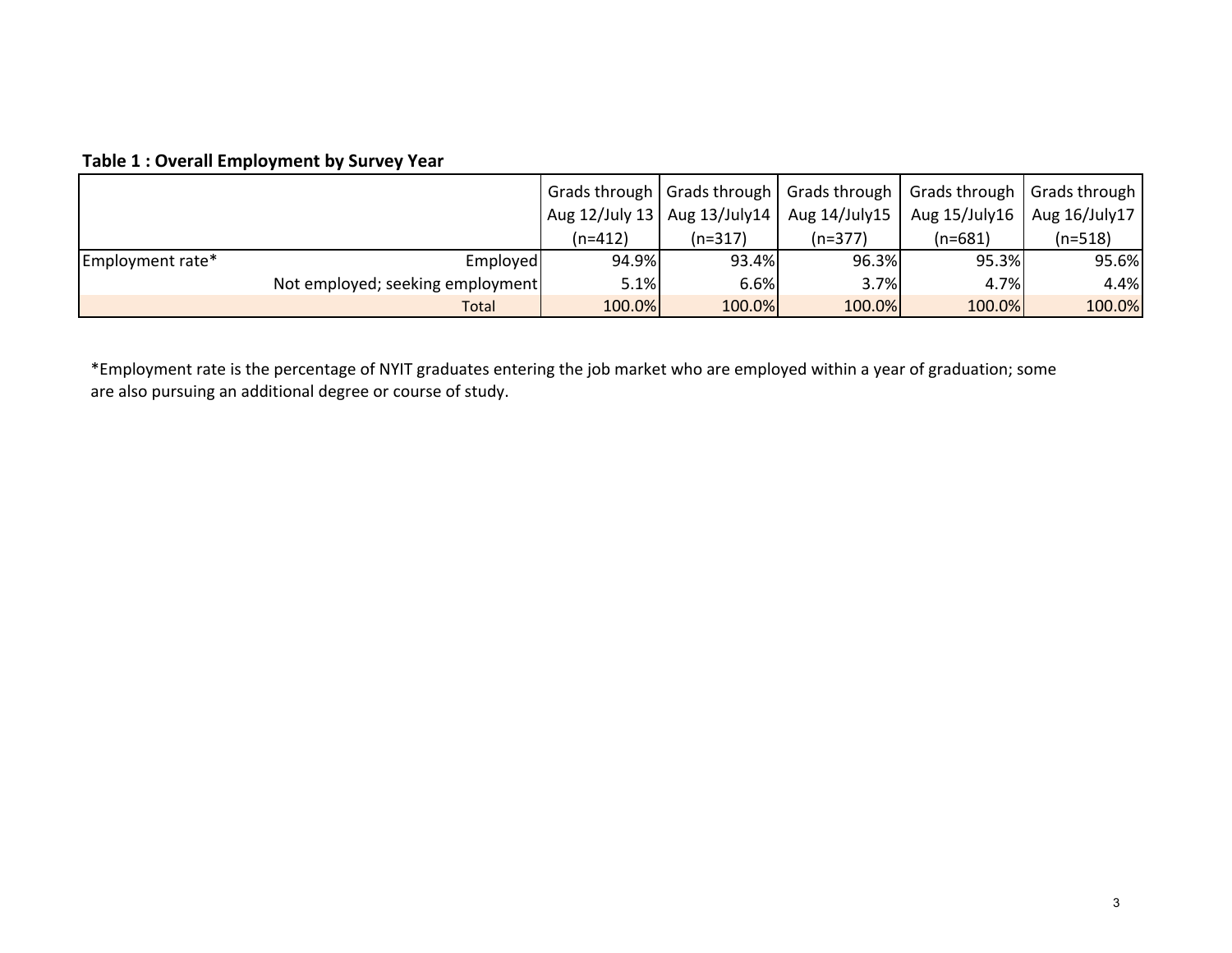## **Table 2 : Employment Details by Location**

|                                              |                                          | Manhattan | Old Westbury |
|----------------------------------------------|------------------------------------------|-----------|--------------|
|                                              |                                          | $(n=162)$ | $(n=265)$    |
| When did you obtain your current position?   | Prior to time at NYIT                    | 12.3%     | 11.7%        |
|                                              | During NYIT or 3 months after graduation | 42.0%     | 57.4%        |
|                                              | 4-6 months after graduation              | 21.6%     | 20.4%        |
|                                              | 7-12 months after graduation             | 17.3%     | 9.4%         |
|                                              | More than a year after graduation        | 6.8%      | 1.1%         |
|                                              | Total                                    | 100.0%    | 100.0%       |
|                                              |                                          | Manhattan | Old Westbury |
|                                              |                                          | $(n=207)$ | $(n=329)$    |
| How did you obtain your position?            | NYIT professors                          | 1.0%      | 1.5%         |
| [NOTE: Students could select more than one.] | Personal (friends, family)               | 21.8%     | 21.4%        |
|                                              | Networking (business associates)         | 15.9%     | 10.9%        |
|                                              | Internet                                 | 35.3%     | 27.7%        |
|                                              | Headhunter/employment agency             | 5.8%      | 3.3%         |
|                                              | NYIT Career Services/Career Net          | 1.9%      | 2.1%         |
|                                              | Career fair/on-campus recruiting         | 2.4%      | 1.2%         |
|                                              | Residency match                          | 0.0%      | 18.8%        |
|                                              | Internship                               | 10.6%     | 7.3%         |
|                                              | Other                                    | 5.3%      | 5.8%         |
|                                              | <b>Total</b>                             | 100.0%    | 100.0%       |

|                                                                       | Manhattan<br>$(n=159)$ | Old Westbury<br>$(n=258)$ |
|-----------------------------------------------------------------------|------------------------|---------------------------|
| My major coursework at NYIT relates to my current field of employment | 3.20                   | 3.43                      |
| [Mean response; 1 = Strongly disagree, 4 = Strongly agree]            |                        |                           |

|                                                                        |              | Manhattan | Old Westbury |
|------------------------------------------------------------------------|--------------|-----------|--------------|
|                                                                        |              | $(n=152)$ | $(n=249)$    |
| While studying at NYIT did you participate in any form of experiential | Yes          | 49.3%     | 54.2%        |
| learning (internship/externship/field work/practicum/student           | No           | 50.7%     | 45.8%        |
| teaching/clerkship)?                                                   |              |           |              |
|                                                                        | <b>Total</b> | 100.0%    | 100.0%       |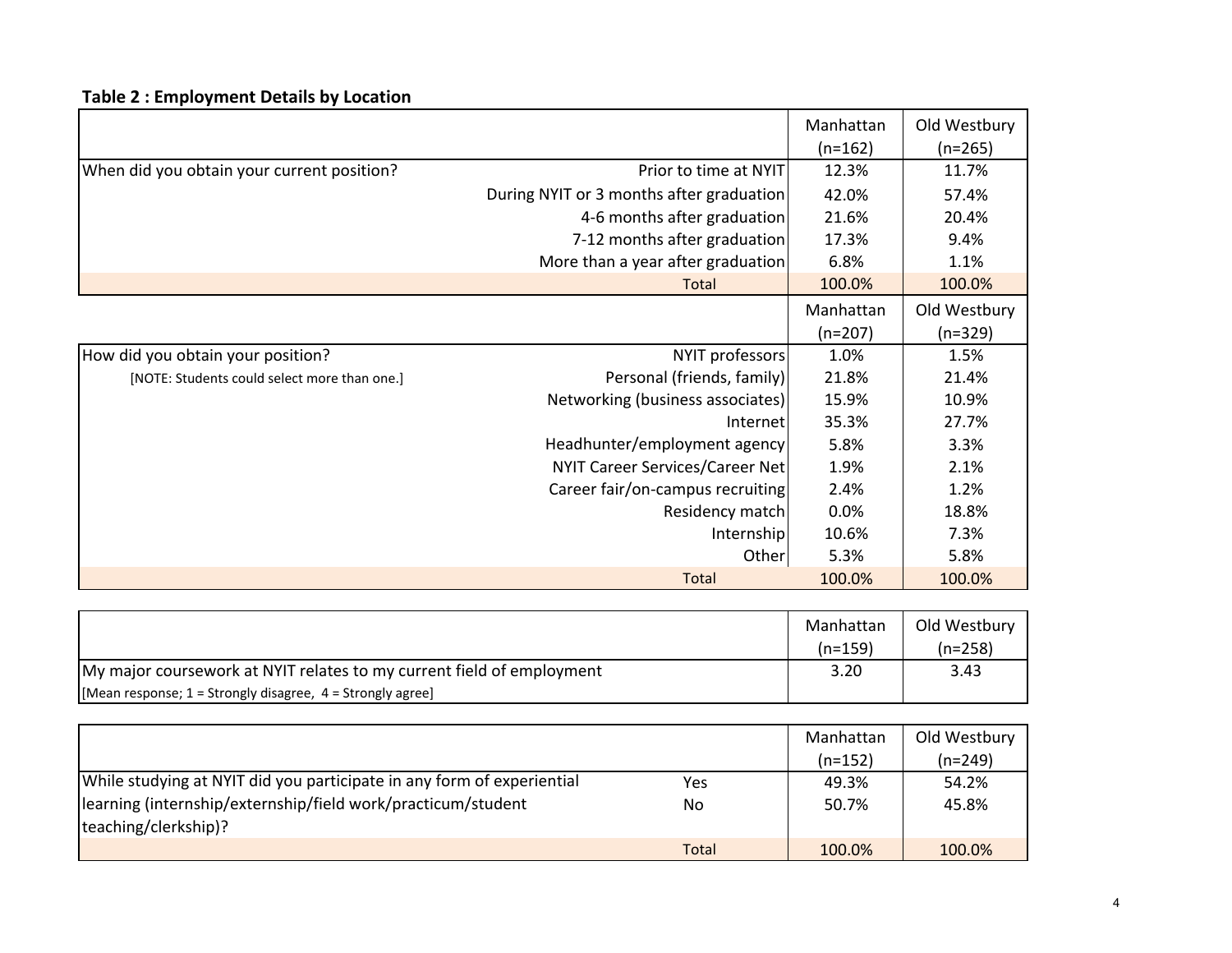| Region<br>Company<br>Count<br><b>9ss Creatives</b><br>Manhattan<br>A. Ottavino Stone Corporation<br><b>ADP</b><br><b>AECOM</b><br>Alpha One Marketing<br>$\mathbf 1$<br>Apeiro Technologies<br>App Partner<br><b>Beauty Gem Inc</b><br>$\mathbf 1$<br><b>Blue Cross Blue Shield NC</b><br>$\mathbf{1}$<br><b>Briutcare Ilc</b><br><b>CERF NY</b><br>China CCDI<br>China Guangfa Bank<br>$\mathbf 1$<br>Choura Architecture P.C<br><b>Church Pension Group</b><br>Con Edison<br>$\overline{2}$ |
|-----------------------------------------------------------------------------------------------------------------------------------------------------------------------------------------------------------------------------------------------------------------------------------------------------------------------------------------------------------------------------------------------------------------------------------------------------------------------------------------------|
|                                                                                                                                                                                                                                                                                                                                                                                                                                                                                               |
|                                                                                                                                                                                                                                                                                                                                                                                                                                                                                               |
|                                                                                                                                                                                                                                                                                                                                                                                                                                                                                               |
|                                                                                                                                                                                                                                                                                                                                                                                                                                                                                               |
|                                                                                                                                                                                                                                                                                                                                                                                                                                                                                               |
|                                                                                                                                                                                                                                                                                                                                                                                                                                                                                               |
|                                                                                                                                                                                                                                                                                                                                                                                                                                                                                               |
|                                                                                                                                                                                                                                                                                                                                                                                                                                                                                               |
|                                                                                                                                                                                                                                                                                                                                                                                                                                                                                               |
|                                                                                                                                                                                                                                                                                                                                                                                                                                                                                               |
|                                                                                                                                                                                                                                                                                                                                                                                                                                                                                               |
|                                                                                                                                                                                                                                                                                                                                                                                                                                                                                               |
|                                                                                                                                                                                                                                                                                                                                                                                                                                                                                               |
|                                                                                                                                                                                                                                                                                                                                                                                                                                                                                               |
|                                                                                                                                                                                                                                                                                                                                                                                                                                                                                               |
|                                                                                                                                                                                                                                                                                                                                                                                                                                                                                               |
|                                                                                                                                                                                                                                                                                                                                                                                                                                                                                               |
| <b>Consolidated Carpet</b><br>$\mathbf 1$                                                                                                                                                                                                                                                                                                                                                                                                                                                     |
| DeNigris Monument Co.<br>$\mathbf 1$                                                                                                                                                                                                                                                                                                                                                                                                                                                          |
| Department Of Education                                                                                                                                                                                                                                                                                                                                                                                                                                                                       |
| Discovery Inc. (HGTV & Travel Channel)                                                                                                                                                                                                                                                                                                                                                                                                                                                        |
| Dizel Turbo LTD<br>$\mathbf 1$                                                                                                                                                                                                                                                                                                                                                                                                                                                                |
| <b>DMI</b><br>$\mathbf 1$                                                                                                                                                                                                                                                                                                                                                                                                                                                                     |
| eClinicalWorks                                                                                                                                                                                                                                                                                                                                                                                                                                                                                |
| <b>EME Group</b>                                                                                                                                                                                                                                                                                                                                                                                                                                                                              |
| EY                                                                                                                                                                                                                                                                                                                                                                                                                                                                                            |
| $\mathbf 1$<br>Fannie Mae                                                                                                                                                                                                                                                                                                                                                                                                                                                                     |
| Farber Brock's & Zane<br>$\mathbf 1$                                                                                                                                                                                                                                                                                                                                                                                                                                                          |
| France Télévisions                                                                                                                                                                                                                                                                                                                                                                                                                                                                            |
| Future Air                                                                                                                                                                                                                                                                                                                                                                                                                                                                                    |
| GlobalNetOps                                                                                                                                                                                                                                                                                                                                                                                                                                                                                  |
| Graxcell Pharmaceutical, LLC.<br>$\mathbf 1$                                                                                                                                                                                                                                                                                                                                                                                                                                                  |
| <b>Hashim Sarkis Studios</b>                                                                                                                                                                                                                                                                                                                                                                                                                                                                  |
| Hill   West<br>$\mathbf 1$                                                                                                                                                                                                                                                                                                                                                                                                                                                                    |
| Hong Kong and Shanghai Banking Corporation                                                                                                                                                                                                                                                                                                                                                                                                                                                    |
| Hyundai Motor America                                                                                                                                                                                                                                                                                                                                                                                                                                                                         |
| i3 infotek<br>$\mathbf 1$                                                                                                                                                                                                                                                                                                                                                                                                                                                                     |
| IgnarriLummis Architects                                                                                                                                                                                                                                                                                                                                                                                                                                                                      |
| Intact Vascular, Inc.                                                                                                                                                                                                                                                                                                                                                                                                                                                                         |
| International Business Machines (IBM) Corp.<br>$\mathbf{1}$                                                                                                                                                                                                                                                                                                                                                                                                                                   |
| <b>Jefferies</b><br>$\mathbf 1$                                                                                                                                                                                                                                                                                                                                                                                                                                                               |
| <b>JFA</b>                                                                                                                                                                                                                                                                                                                                                                                                                                                                                    |
| Just Interpretation                                                                                                                                                                                                                                                                                                                                                                                                                                                                           |
| Kabinet King USA Inc.                                                                                                                                                                                                                                                                                                                                                                                                                                                                         |
| KForce<br>$\mathbf{1}$                                                                                                                                                                                                                                                                                                                                                                                                                                                                        |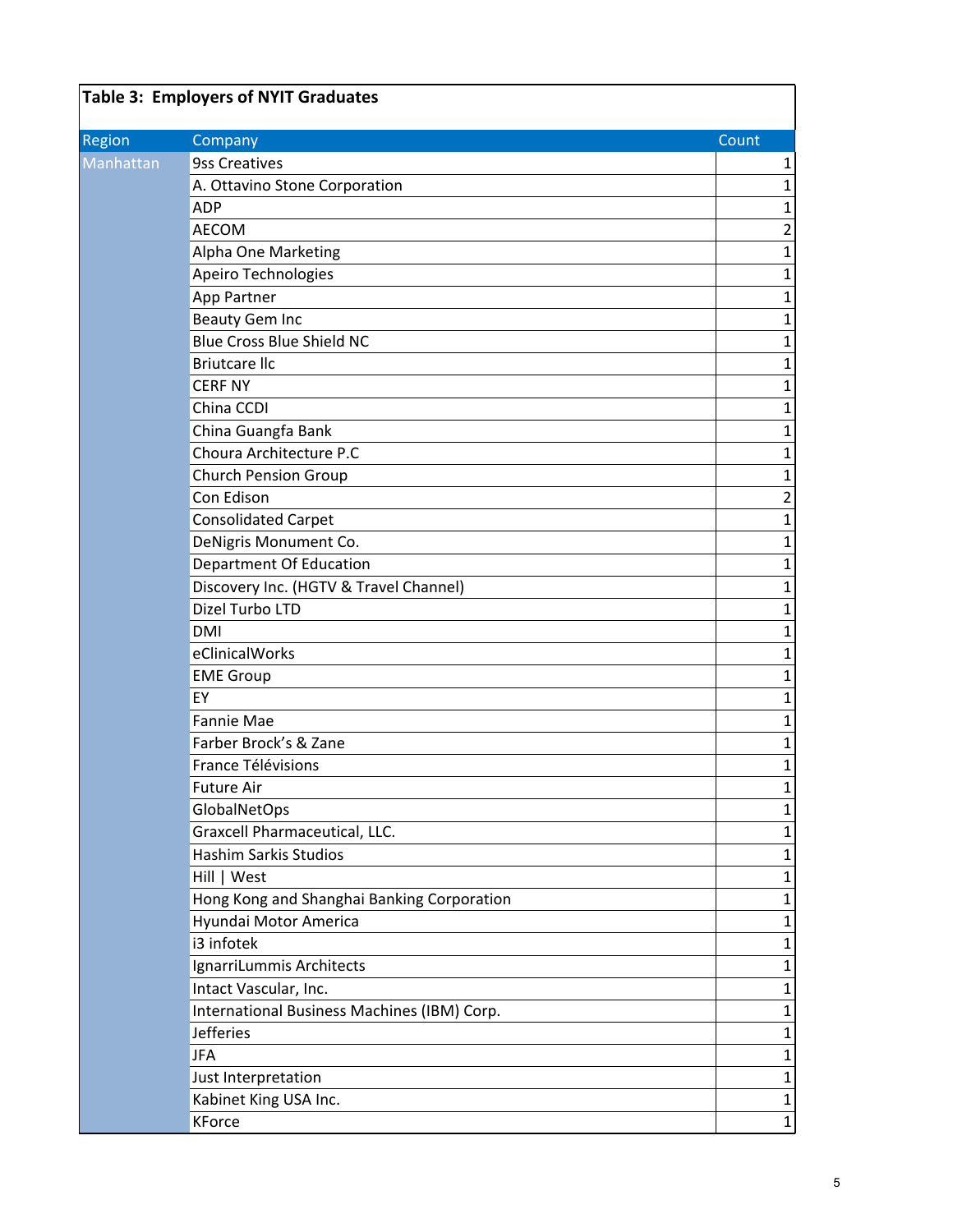| Region | Company                                  | Count          |
|--------|------------------------------------------|----------------|
|        | Klaxontech Inc                           | 1              |
|        | Knolls Atomic Power Laboratory           | $\mathbf 1$    |
|        | <b>KPMG</b>                              | 1              |
|        | <b>KTM</b> architect                     | 1              |
|        | L3 Technologies                          | 1              |
|        | Lenovo                                   | 1              |
|        | <b>LIRR</b>                              | 1              |
|        | LNJ Capital Inc                          | 1              |
|        | <b>Lockheed Martin Aeronautics</b>       | 1              |
|        | <b>LRP Publications</b>                  | 1              |
|        | <b>Maimonides Medical Center</b>         | 1              |
|        | Meltzer / Costa Architects               | $\mathbf{1}$   |
|        | Microserve.inc                           | 1              |
|        | Moody's                                  | 1              |
|        | MTA- New York City Transit Authority     | 1              |
|        | My Life Registry LLC                     | 1              |
|        | Naval Supply Systems Command (NAVSUP)    | $\mathbf 1$    |
|        | <b>NBC Universal</b>                     | 1              |
|        | <b>New York Construction Alliance</b>    | 1              |
|        | Numéro Magazine                          | 1              |
|        | <b>NYIT</b>                              | $\overline{2}$ |
|        | <b>Pinner Architecture</b>               | 1              |
|        | PNC bank                                 | 1              |
|        | Praxis Landscape and Urban Design Studio | 1              |
|        | Priceline.com                            | 1              |
|        | Prolific Technologies, INC               | 1              |
|        | Protek                                   | $\overline{2}$ |
|        | <b>Ridberg Associates</b>                | 1              |
|        | Saga Innovations                         | 1              |
|        | Sal Electric Co., Inc.                   | $\mathbf 1$    |
|        | Samsung                                  | 1              |
|        | Sesame Workshop                          | $\mathbf 1$    |
|        | <b>Sharp Notions</b>                     | 1              |
|        | SkillVoice Inc                           | 1              |
|        | Spino, Inc                               | $\mathbf 1$    |
|        | <b>Structure Tone</b>                    | 1              |
|        | Suning R&D                               | $\mathbf 1$    |
|        | Synmeta Inc                              | 1              |
|        | <b>Talent Hire Consulting</b>            | $\mathbf 1$    |
|        | <b>Tekgroup LLC</b>                      | $\mathbf 1$    |
|        | The Neuroleadership Institute            | 1              |
|        | The New School                           | $\mathbf 1$    |
|        | Trattoria Bianca                         | 1              |
|        | Vision Media                             | $\mathbf 1$    |
|        | WeWork                                   | 1              |
|        | ZK International Group Co., Ltd          | $\mathbf{1}$   |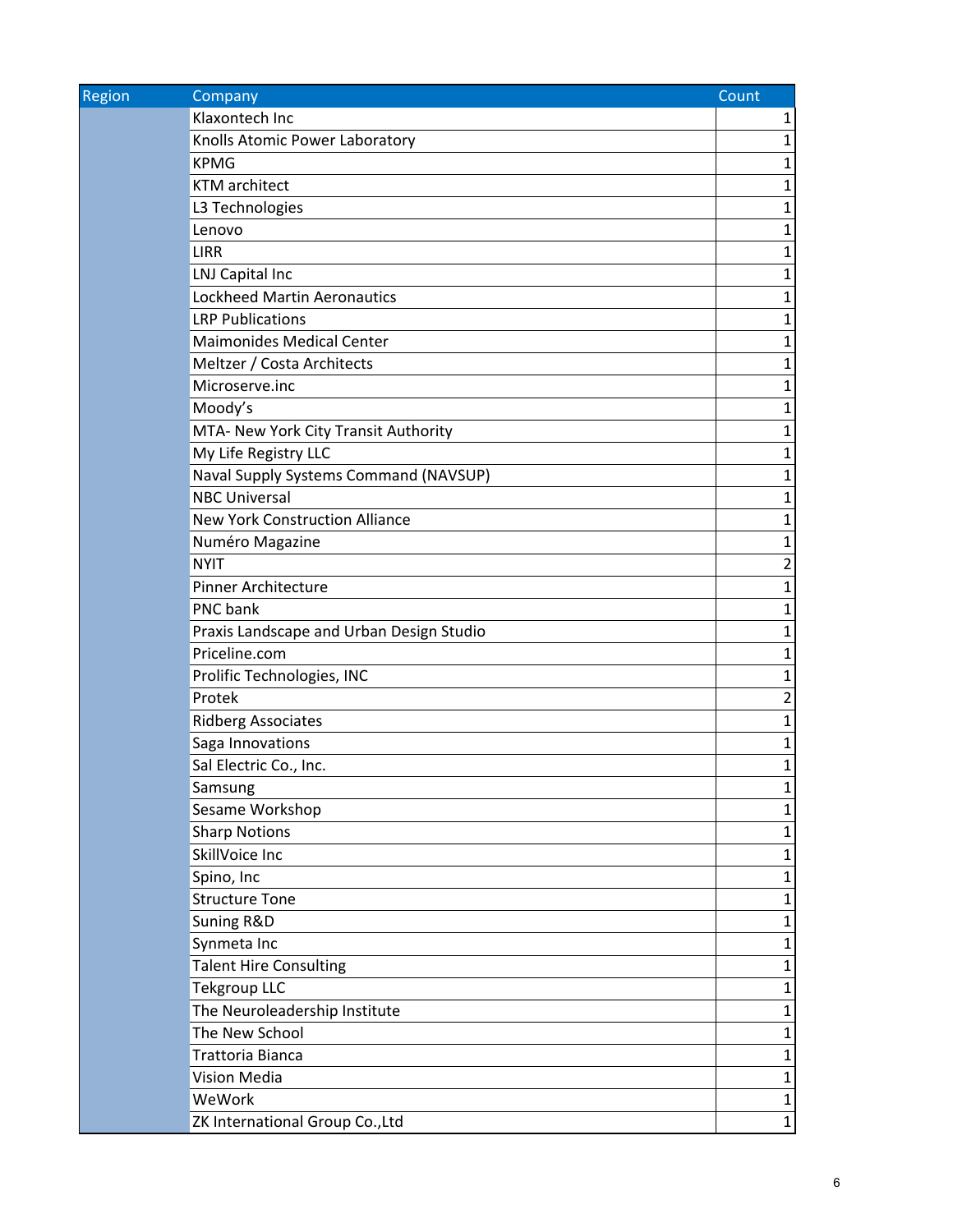| Region       | Company                                 | Count          |
|--------------|-----------------------------------------|----------------|
| Old Westbury | 8k miles software services              | 1              |
|              | <b>ABM Systems</b>                      | 1              |
|              | Alen Info Solutions                     | 1              |
|              | Amazon                                  | $\overline{2}$ |
|              | <b>AR Solutions</b>                     | 1              |
|              | <b>Atlanta Hand Specialist</b>          | 1              |
|              | <b>Atlantic Health System</b>           | 1              |
|              | <b>Austin Family Medicine</b>           | 1              |
|              | <b>Automation Anywhere</b>              | 1              |
|              | <b>BAE Systems</b>                      | 1              |
|              | Baker & McKenzie                        | 1              |
|              | <b>Better Healthcare</b>                | 1              |
|              | <b>Beyond Basic Learning</b>            | 1              |
|              | Bluestar Systems Inc.                   | 1              |
|              | <b>Brooklyn Methodist Hospital</b>      | $\mathbf 1$    |
|              | C3Connect                               | 1              |
|              | Carlo Gavazzi                           | $\mathbf{1}$   |
|              | Catholic Health Services of Long Island | 1              |
|              | <b>CEC</b>                              | 1              |
|              | <b>Centene Corporation</b>              | 1              |
|              | Charter                                 | 1              |
|              | CityMD                                  | 1              |
|              | Codeace                                 | 1              |
|              | <b>Cognizant Technology Solutions</b>   | 1              |
|              | Combined Resources Consulting & Design  | 1              |
|              | Comcast                                 | $\overline{2}$ |
|              | Coney Island Hospital                   | 1              |
|              | Consultadd                              | 1              |
|              | <b>Cooper University Hospital</b>       | 1              |
|              | Cox Automotive                          | $\mathbf 1$    |
|              | <b>CRCS Schools</b>                     | 1              |
|              | <b>CUNA Caribbean</b>                   | 1              |
|              | <b>Custom Computer Specialists</b>      | 1              |
|              | D and D Electric Motors                 | 1              |
|              | Data Boss international                 | $\mathbf{1}$   |
|              | Department of Education                 | 2              |
|              | Designer Shoe Warehouse, Inc            | 1              |
|              | <b>DGN Family Medicine</b>              | 1              |
|              | <b>Eastern Suffolk BOCES</b>            | 1              |
|              | <b>Ellis Medicine</b>                   | $\mathbf{1}$   |
|              | <b>Emergency Care Specialists</b>       | 1              |
|              | Enlarged School Dist of Middletown      | 1              |
|              | Fareportal                              | 1              |
|              | FIRECOM INC.                            | 1              |
|              | Franciscan Health                       | 1              |
|              | <b>Fusion Academy</b>                   | $\mathbf 1$    |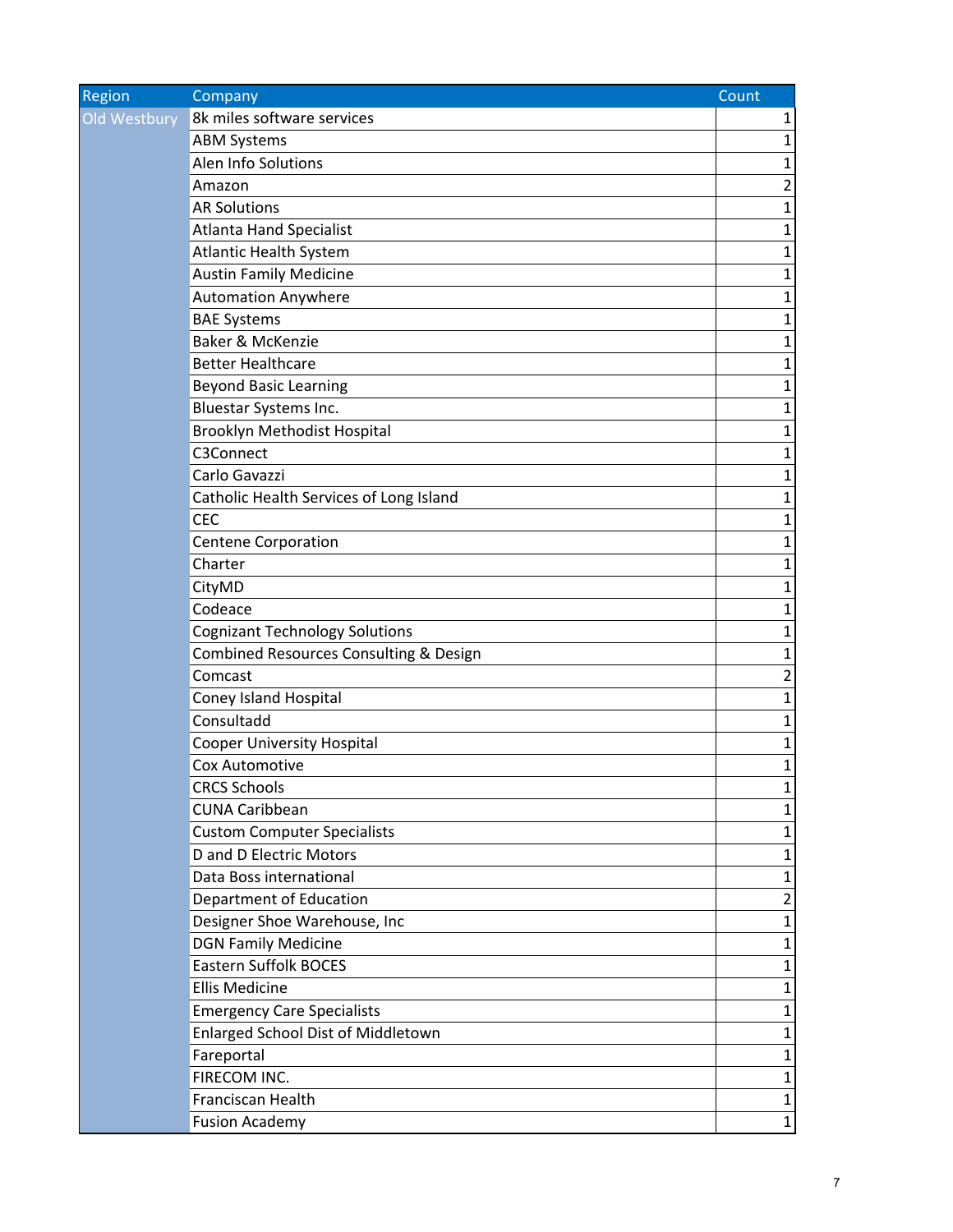| <b>Region</b> | Company                                   | Count        |
|---------------|-------------------------------------------|--------------|
|               | <b>Genesis Healthcare</b>                 | 1            |
|               | <b>Glens Falls Pediatrics</b>             | $\mathbf 1$  |
|               | Good Samaritan Hospital Medical Center    | 1            |
|               | Gulfstream                                | 1            |
|               | Gurwin Jewish Nursing and Rehab           | 1            |
|               | H2M Architects + Engineers                | 1            |
|               | Hackensack                                | 1            |
|               | Hendrick Hudson School District           | 1            |
|               | Holla Rides Corp                          | 1            |
|               | Houlihans                                 | 1            |
|               | Houston Methodist Hospital                | 1            |
|               | <b>HPCSD</b>                              | 1            |
|               | <b>HRG North America</b>                  | 1            |
|               | Indus                                     | 1            |
|               | Innovative Intelligent Solutions LLC      | 1            |
|               | Integra Technologies                      | 1            |
|               | IT People Corporation                     | 1            |
|               | JBC Software And Consulting LLC           | $\mathbf 1$  |
|               | JP Morgan Chase                           | 1            |
|               | Key-Tech                                  | 1            |
|               | Kids First Evaluation and Advocacy Center | 1            |
|               | <b>Kinetik Care</b>                       | 1            |
|               | Kings County Hospital Center              | 1            |
|               | <b>Kiwi Partners</b>                      | 1            |
|               | Kohesiv Inc                               | 1            |
|               | L & T Infotech                            | 2            |
|               | Larkin Community Hospital                 | 1            |
|               | Lifebridge Health                         | 1            |
|               | Lowes                                     | 1            |
|               | <b>Maimonides Medical Center</b>          | 1            |
|               | <b>Maine Medical Center</b>               | Ŧ            |
|               | <b>Maryland Pediatric Group</b>           | $\mathbf{1}$ |
|               | Mastercard                                | 1            |
|               | <b>Mercury Commerce</b>                   | 1            |
|               | Metro-North Railroad                      | 1            |
|               | <b>Montefiore Medical Center</b>          | 2            |
|               | Mount Sinai Hospital                      | 4            |
|               | Mount Sinai St. Luke's / West             | 1            |
|               | Nassau University Medical Center          | 1            |
|               | <b>National Grid</b>                      | 1            |
|               | <b>National Housing Services Company</b>  | $\mathbf 1$  |
|               | New York Learning Center Institue         | 1            |
|               | <b>Nexteer Automotive</b>                 | $\mathbf{1}$ |
|               | Nicklaus Children's Hospital              | 1            |
|               | Nisum Technologies                        | 1            |
|               | Northwell Health                          | 6            |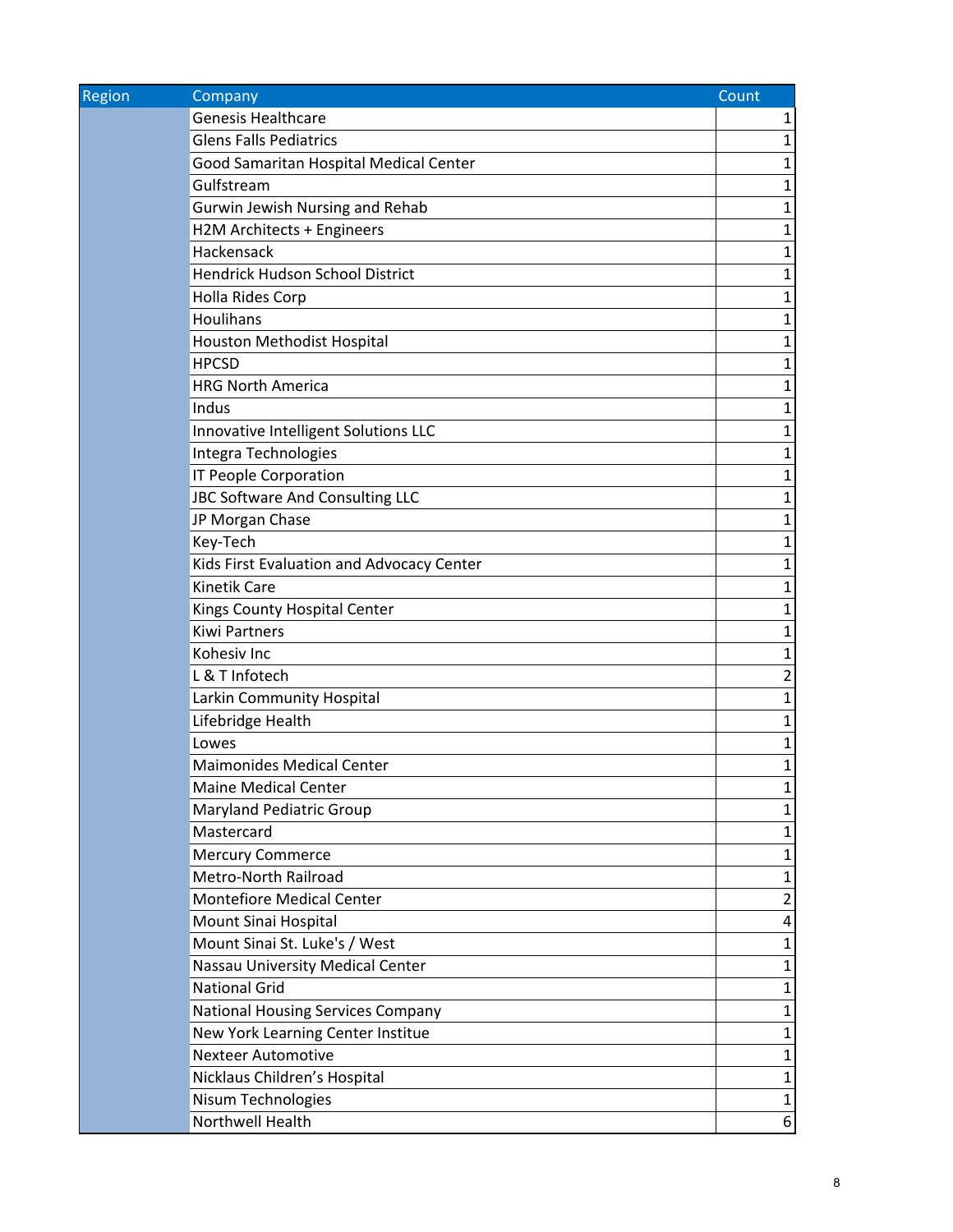| <b>Region</b> | Company                                         | Count          |
|---------------|-------------------------------------------------|----------------|
|               | NYC Department of Education                     | 5              |
|               | New York Presbyterian Queens, Americare CSS     | $\mathbf{1}$   |
|               | New York Stem Cell Foundation                   | $\mathbf{1}$   |
|               | NYU Winthrop University Hospital                | $\overline{2}$ |
|               | <b>Orange Regional Medical Center</b>           | $\overline{2}$ |
|               | <b>OSUMC</b>                                    | $\mathbf{1}$   |
|               | <b>Pearl River School District</b>              | $\mathbf{1}$   |
|               | Peconic Bay Medical Center - Northwell Health   | 2              |
|               | Pequa Physical Therapy                          | $\overline{2}$ |
|               | Philadelphia College of Osteopathic Medicine    | $\mathbf{1}$   |
|               | Populus Group                                   | $\mathbf 1$    |
|               | Prime Healthcare                                | $\mathbf{1}$   |
|               | Pro-Tek Consulting                              | 1              |
|               | RemoteTiger                                     | 1              |
|               | Rowan University School of Osteopathic Medicine | $\mathbf 1$    |
|               | Rutgers - New Jersey Medical School             | 1              |
|               | <b>Scribe America</b>                           | $\mathbf{1}$   |
|               | <b>SGM Engineering</b>                          | $\mathbf 1$    |
|               | <b>Sheltering Arms NY</b>                       | 1              |
|               | <b>Shredz Supplements</b>                       | $\mathbf 1$    |
|               | Southeast university                            | $\mathbf{1}$   |
|               | South Nassau Communities Hospital               | $\mathbf 1$    |
|               | Southampton Hospital                            | 1              |
|               | SRA Arch and Engineering                        | $\mathbf{1}$   |
|               | <b>SRACO</b>                                    | $\mathbf{1}$   |
|               | <b>SSP</b>                                      | $\mathbf{1}$   |
|               | St. Francis Hospital                            | $\mathbf 1$    |
|               | St. Barnabas Hospital                           | $\mathbf 1$    |
|               | St. Charles Rehab                               | $\mathbf 1$    |
|               | St. John's Episcopal Hospital                   | $\overline{2}$ |
|               | <b>Stony Brook University Hospital</b>          | 3              |
|               | <b>SUNY Downstate</b>                           | $\mathbf{1}$   |
|               | <b>TCS</b>                                      | $\mathbf 1$    |
|               | <b>TEK Systems Inc</b>                          | $\mathbf{1}$   |
|               | <b>Temple University Hospital</b>               | $\mathbf{1}$   |
|               | The Arbors assisted living                      | 1              |
|               | The Jewish Association Serving the Aging        | 1              |
|               | The Wright Center for GME                       | 1              |
|               | Town of North Hempstead                         | $\mathbf 1$    |
|               | TRI Community and Youth Agency                  | $\mathbf{1}$   |
|               | <b>Tutor Perini</b>                             | 1              |
|               | United Plus Hospice                             | $\mathbf 1$    |
|               | <b>United States Marine Corps</b>               | 1              |
|               | <b>University Hospitals</b>                     | $\mathbf 1$    |
|               | University of Connecticut                       | $\mathbf{1}$   |
|               | University of Maryland Medical Center           | 1              |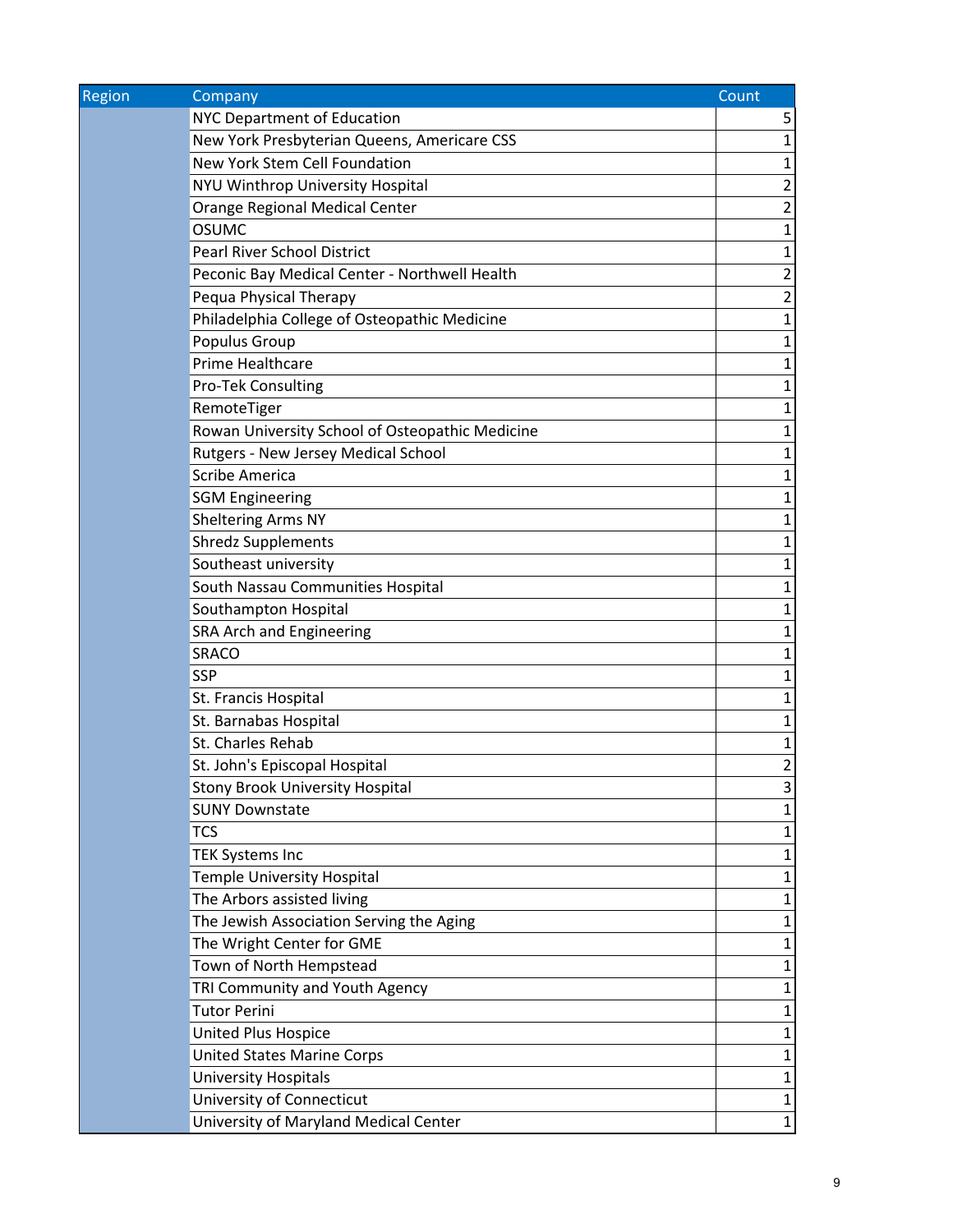| <b>Region</b> | Company                           | Count |
|---------------|-----------------------------------|-------|
|               | University of Washington          |       |
|               | UT Health                         |       |
|               | Valeo                             |       |
|               | Valley Central School District    |       |
|               | Ventois Inc                       |       |
|               | Viacom Inc                        |       |
|               | Vidhisha llc                      |       |
|               | W Allen Engineering               |       |
|               | <b>Westchester Medical Center</b> |       |
|               | Yardi Systems                     |       |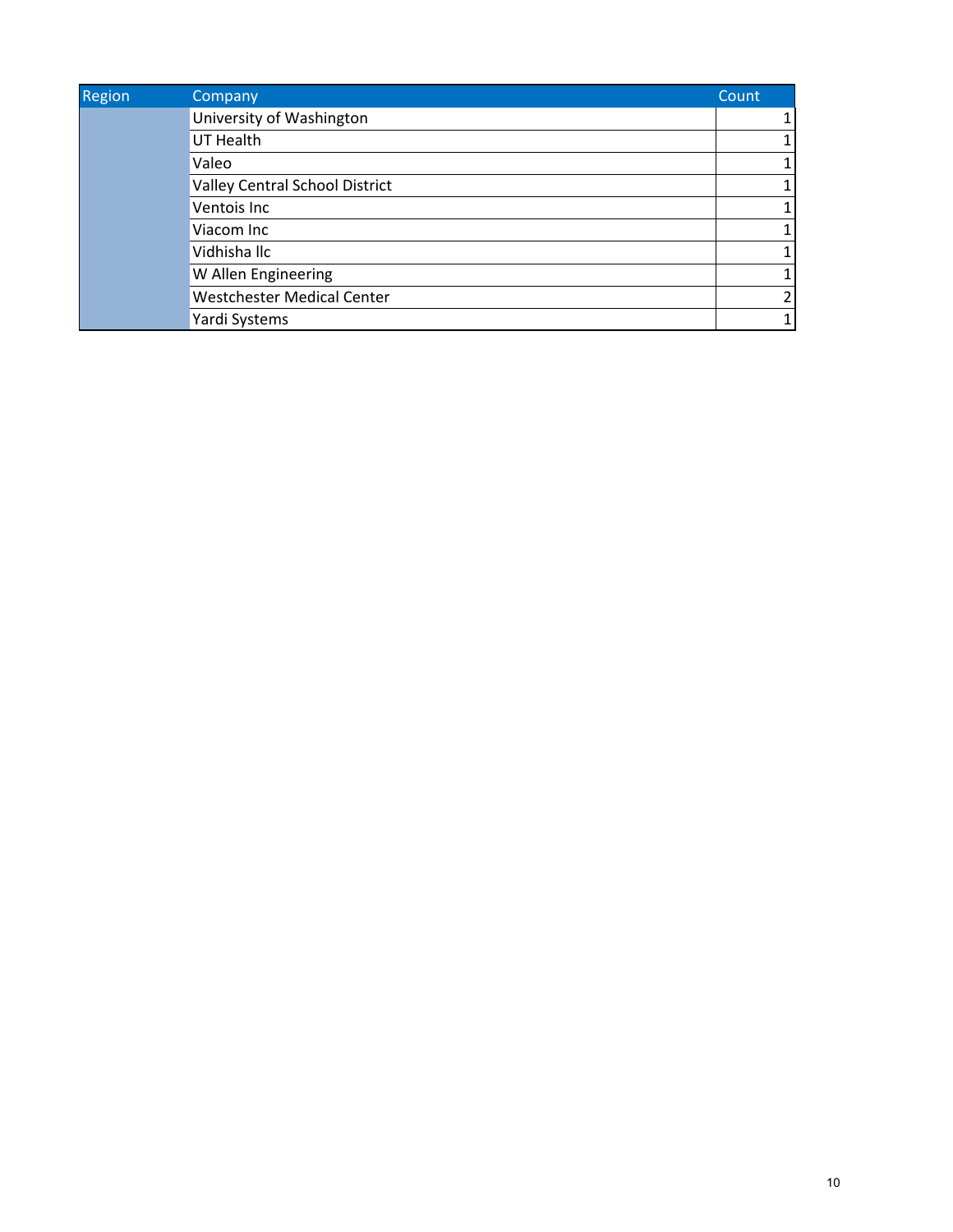## **III. OVERALL EXPERIENCE AND NYIT RECOMMENDATION**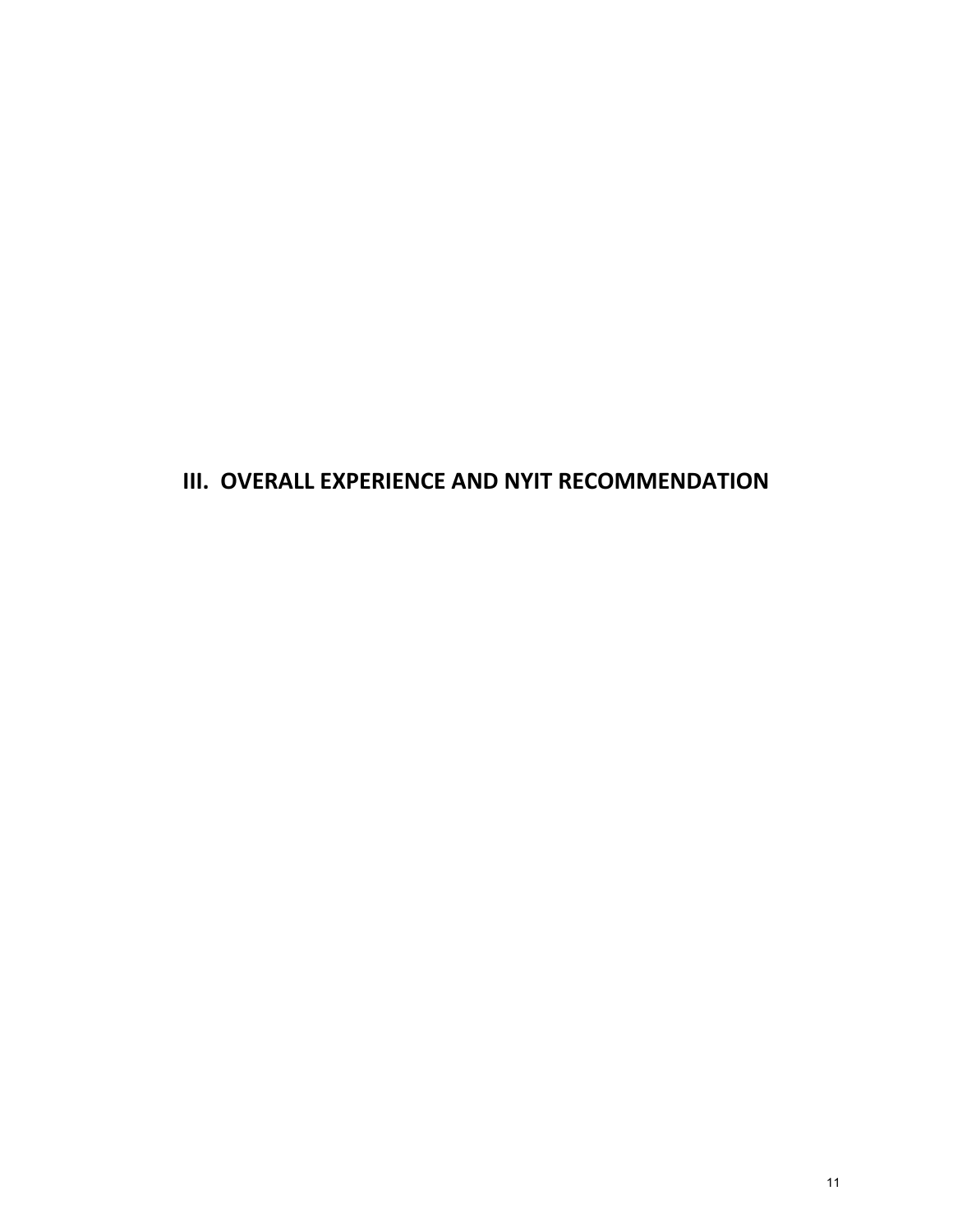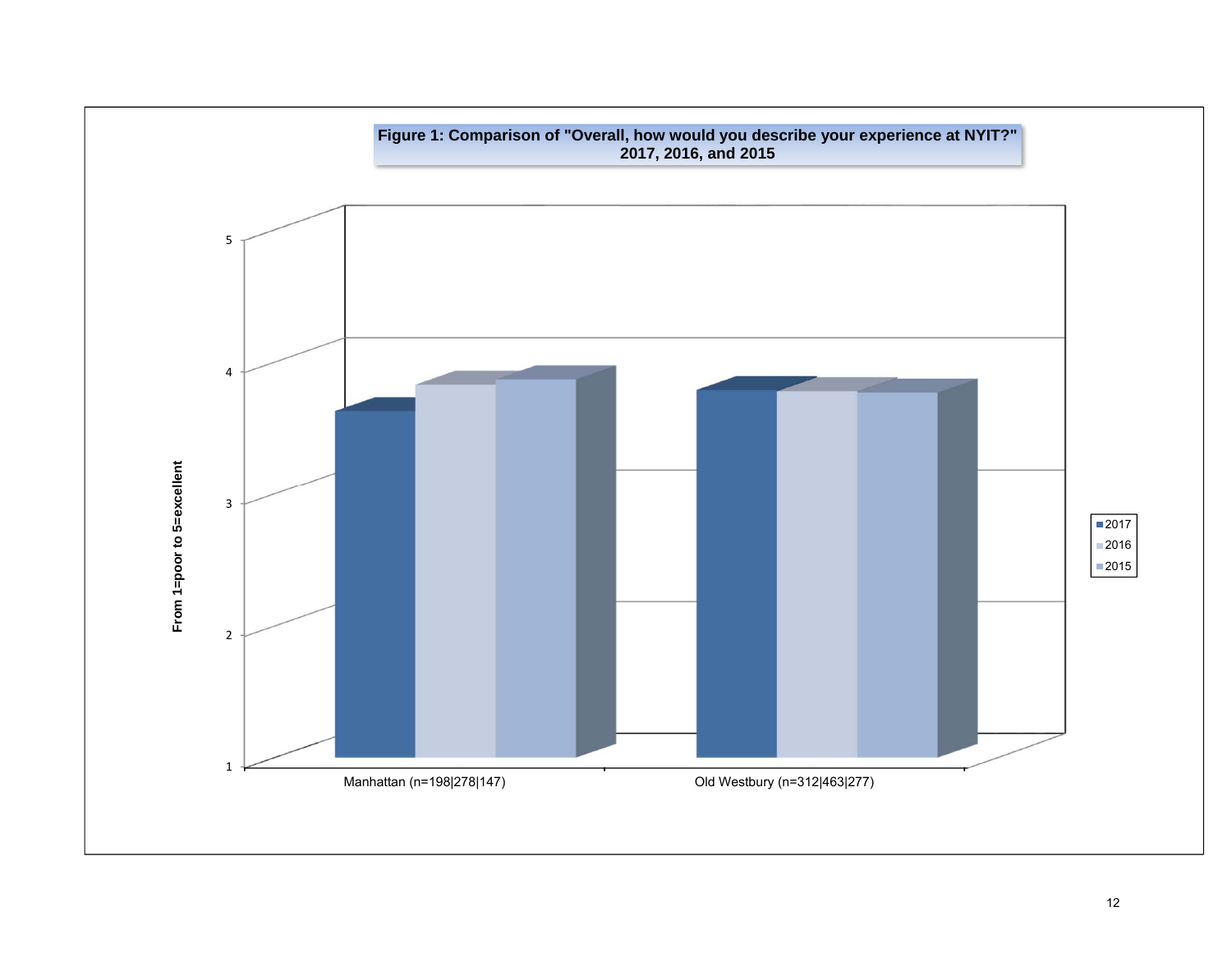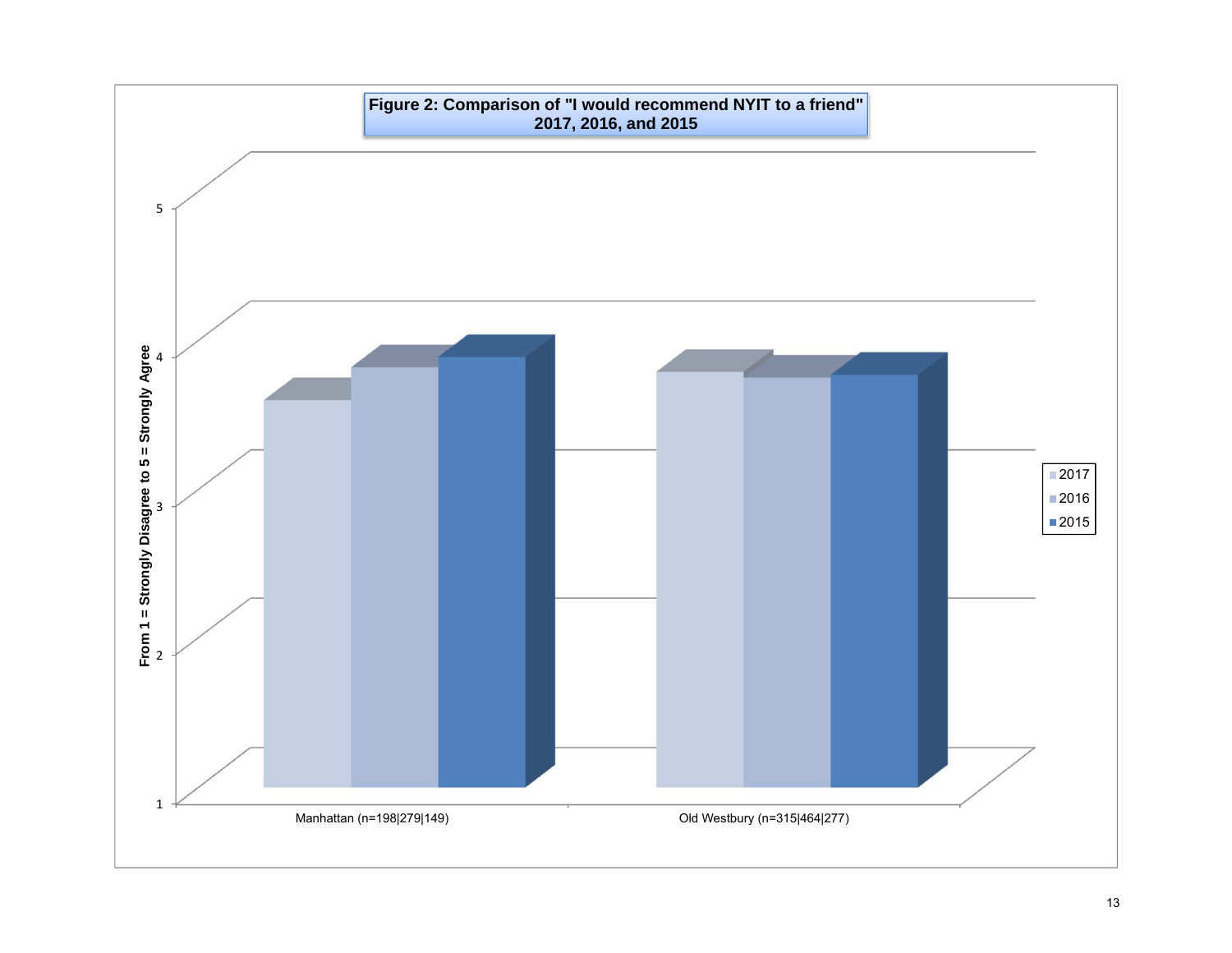# **IV. SUBSEQUENT PLANS**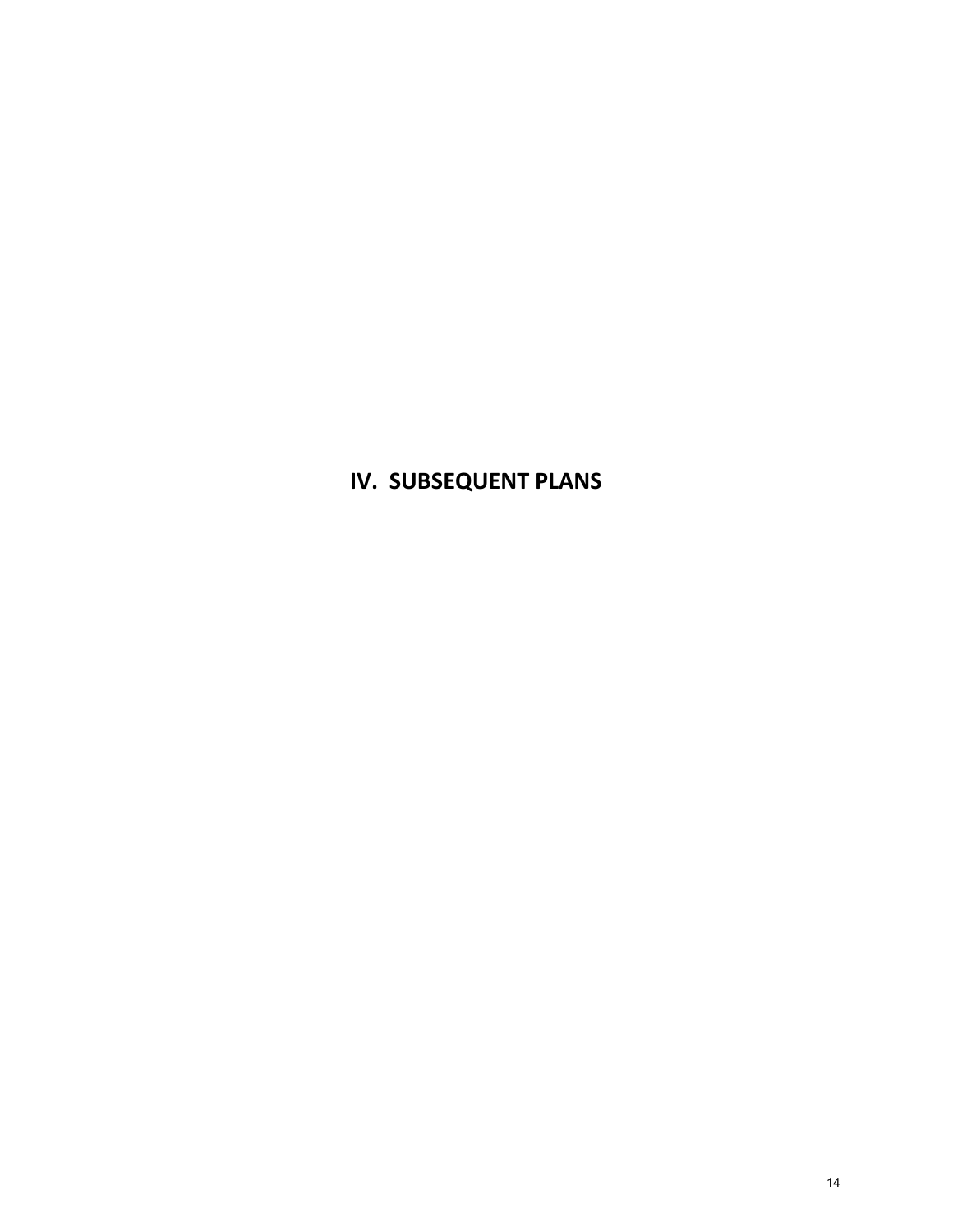## **Table 4. Subsequent Plans**

|                                                             |                                             | Manhattan | Old Westbury |
|-------------------------------------------------------------|---------------------------------------------|-----------|--------------|
|                                                             |                                             | $(n=171)$ | $(n=287)$    |
| Which one statement best describes your education after     | Enroll in a college/univ. for graduate,     |           |              |
| graduating from NYIT?                                       | professional, law, etc. classes             | 40.4%     | 40.1%        |
|                                                             | Enroll in a college/univ. for undergraduate |           |              |
|                                                             | classes                                     | 2.3%      | 3.8%         |
|                                                             | Enroll in continuing education classes      | 1.7%      | 8.4%         |
|                                                             | Enroll in a technical school                | 1.2%      | 1.0%         |
|                                                             | No educational plans                        | 54.4%     | 46.7%        |
|                                                             | Total                                       | 100.0%    | 100.0%       |
|                                                             |                                             | Manhattan | Old Westbury |
|                                                             |                                             | $(n=71)$  | $(n=136)$    |
|                                                             |                                             |           |              |
| Type of school you enrolled in:                             | <b>MBA</b>                                  | 12.7%     | 4.4%         |
|                                                             | Law school                                  | 4.2%      | 0.0%         |
|                                                             | Medical school                              | 0.0%      | 15.4%        |
|                                                             | Dental school                               | 0.0%      | 0.0%         |
|                                                             | Engineering                                 | 33.8%     | 27.3%        |
|                                                             | Theological school/seminary                 | 1.4%      | 0.7%         |
|                                                             | Education                                   | 1.4%      | 6.6%         |
|                                                             | Graduate arts and sciences                  | 26.8%     | 10.3%        |
|                                                             | Other                                       | 19.7%     | 35.3%        |
|                                                             | Total                                       | 100.0%    | 100.0%       |
|                                                             |                                             | Manhattan | Old Westbury |
|                                                             |                                             | $(n=157)$ | $(n=237)$    |
| NYIT would like to stay in touch. Would you like to give us | Yes                                         | 52.9%     | 56.5%        |
| updated contact information?                                | <b>No</b>                                   | 47.1%     | 43.5%        |
|                                                             | <b>Total</b>                                | 100.0%    | 100.0%       |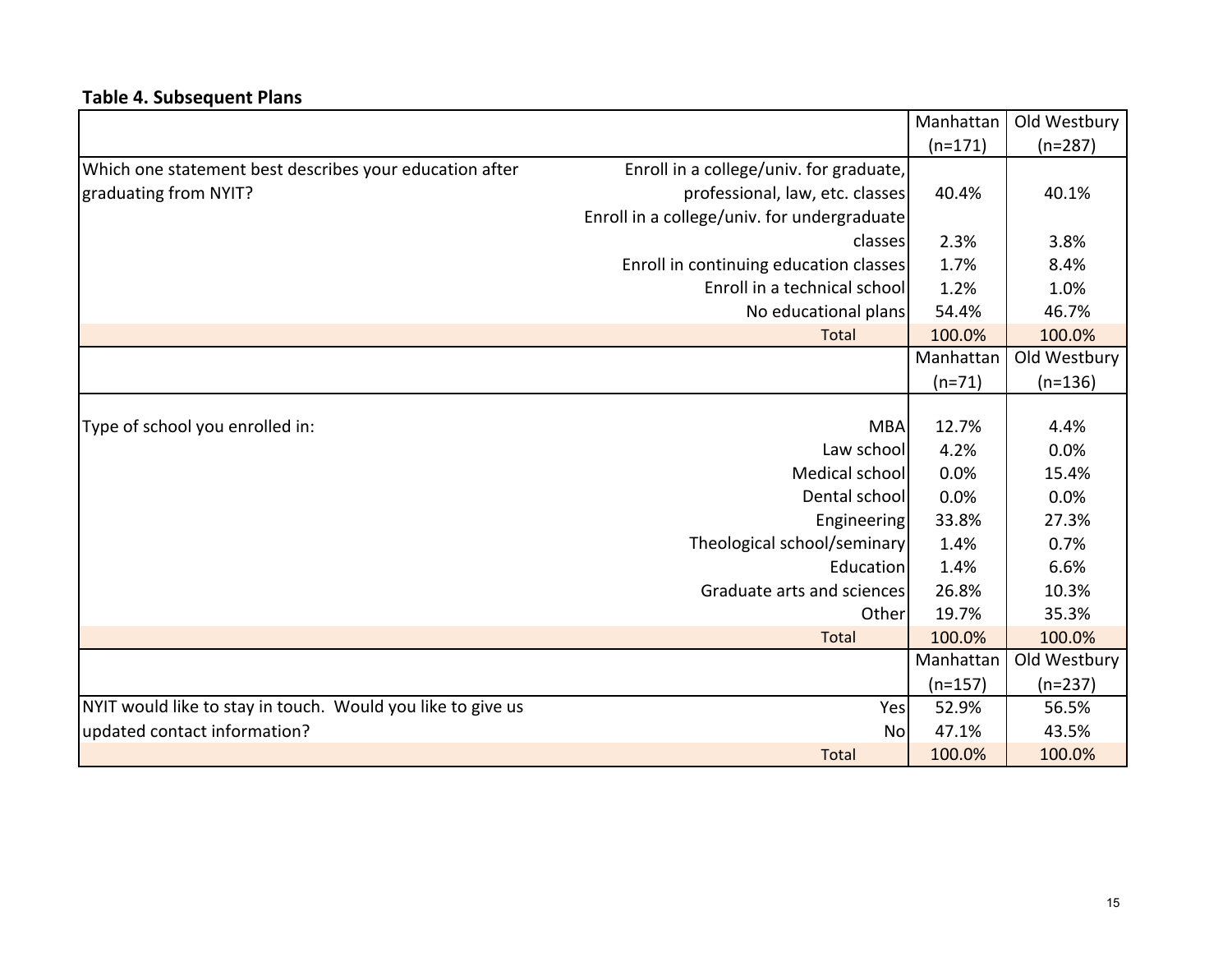## **V. STUDENT SATISFACTION RATINGS**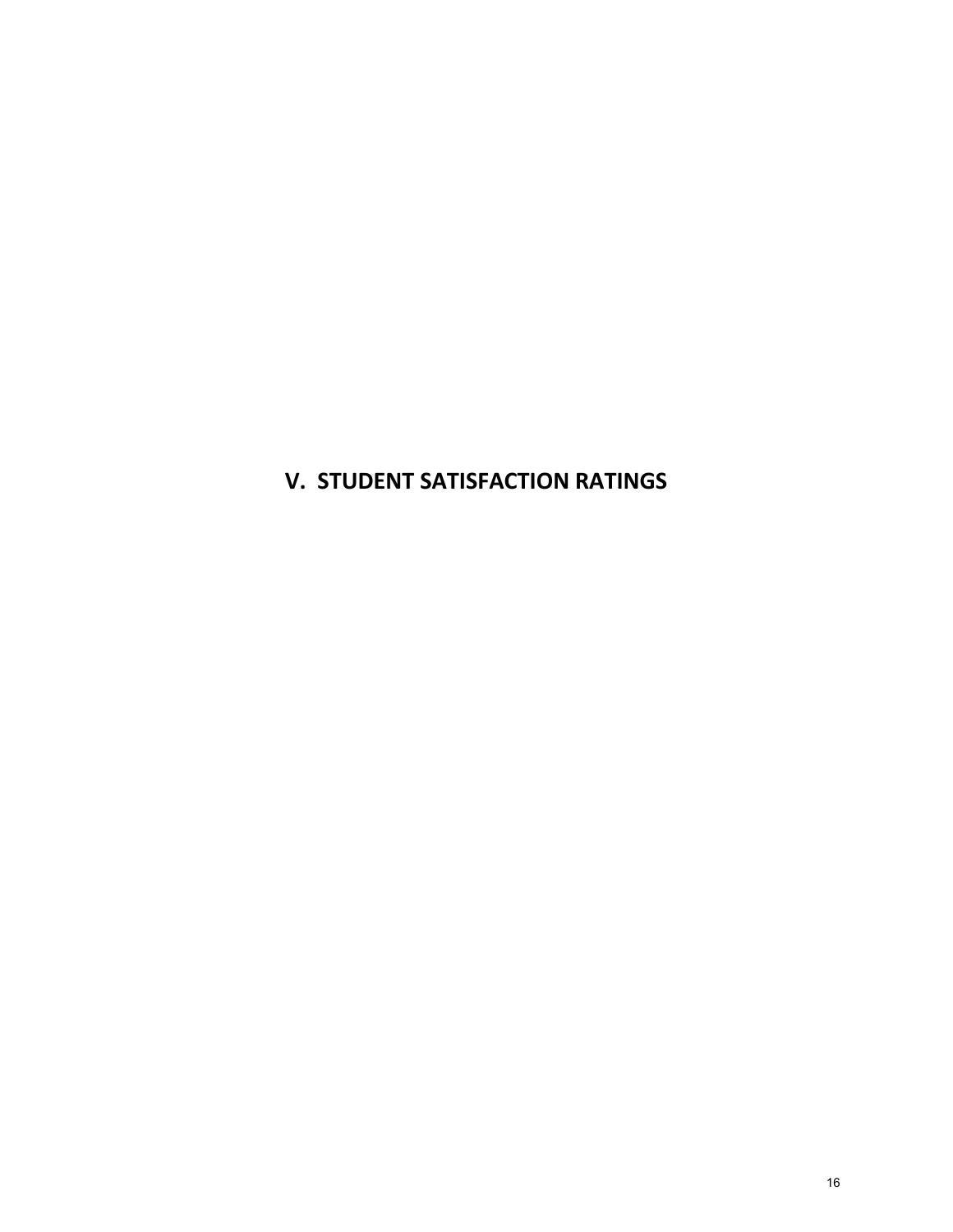### **Figure 3: Comparison of Graduating Student Satisfaction Scores by Item for 2017, 2016, & 2015 College Overall (United States)**



**(1=Poor, 5=Excellent)**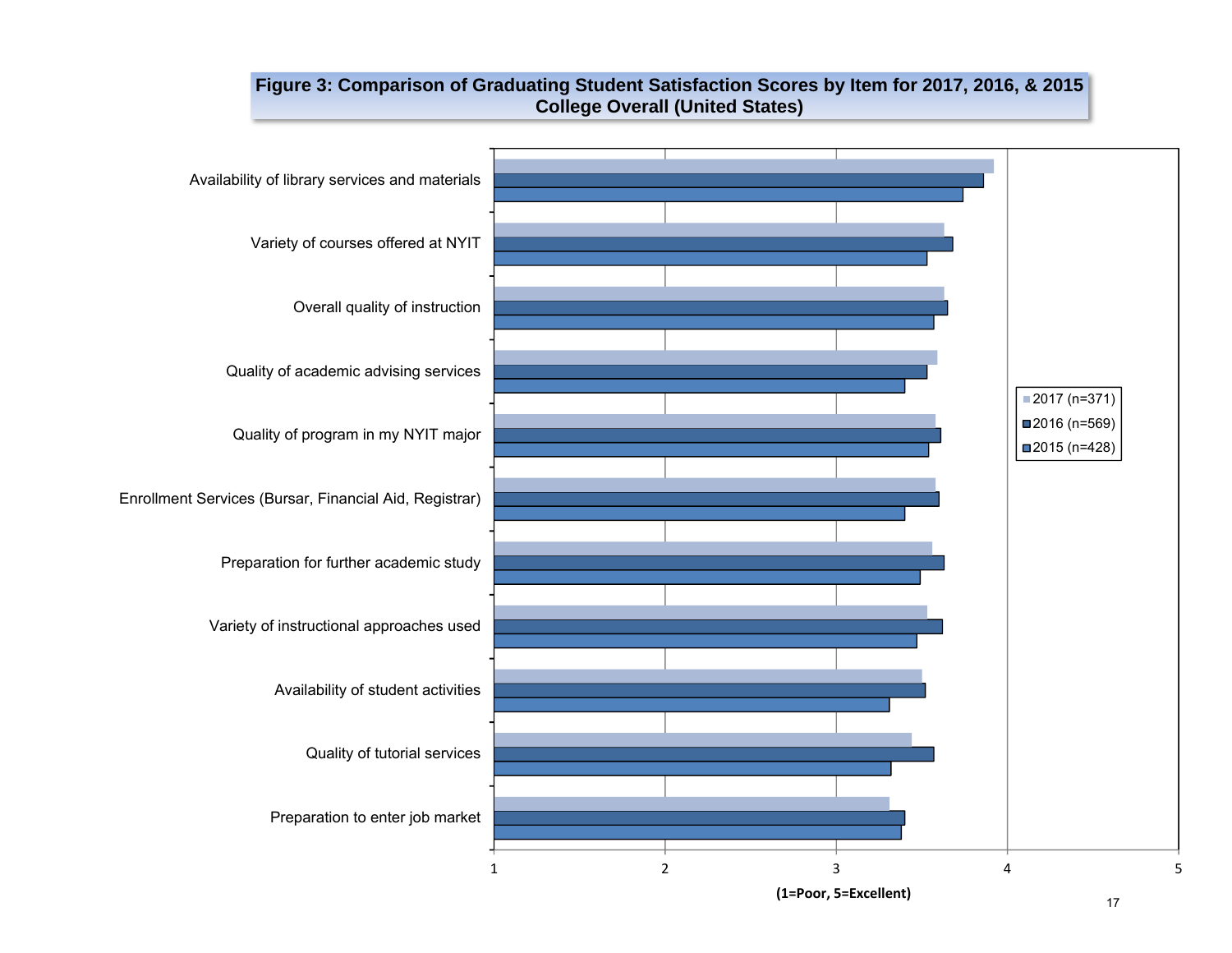### **Figure 4: Comparison of Graduating Student Satisfaction Scores by Item for 2017, 2016 & 2015 Manhattan Campus**



**(1=Poor, 5=Excellent)**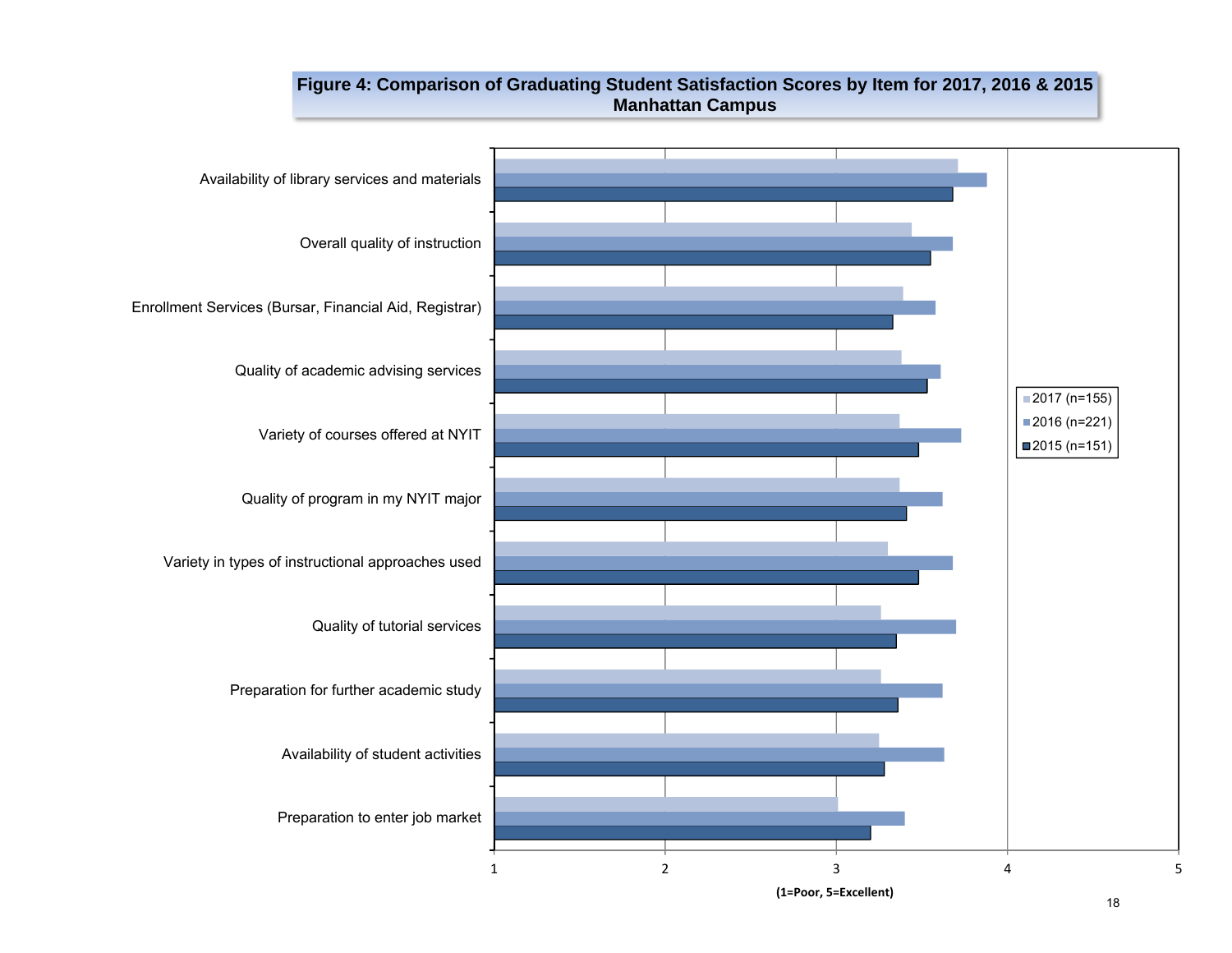

#### **Figure 5: Comparison of Graduating Student Satisfaction Scores by Item for 2017, 2016 & 2015 Old Westbury Campus**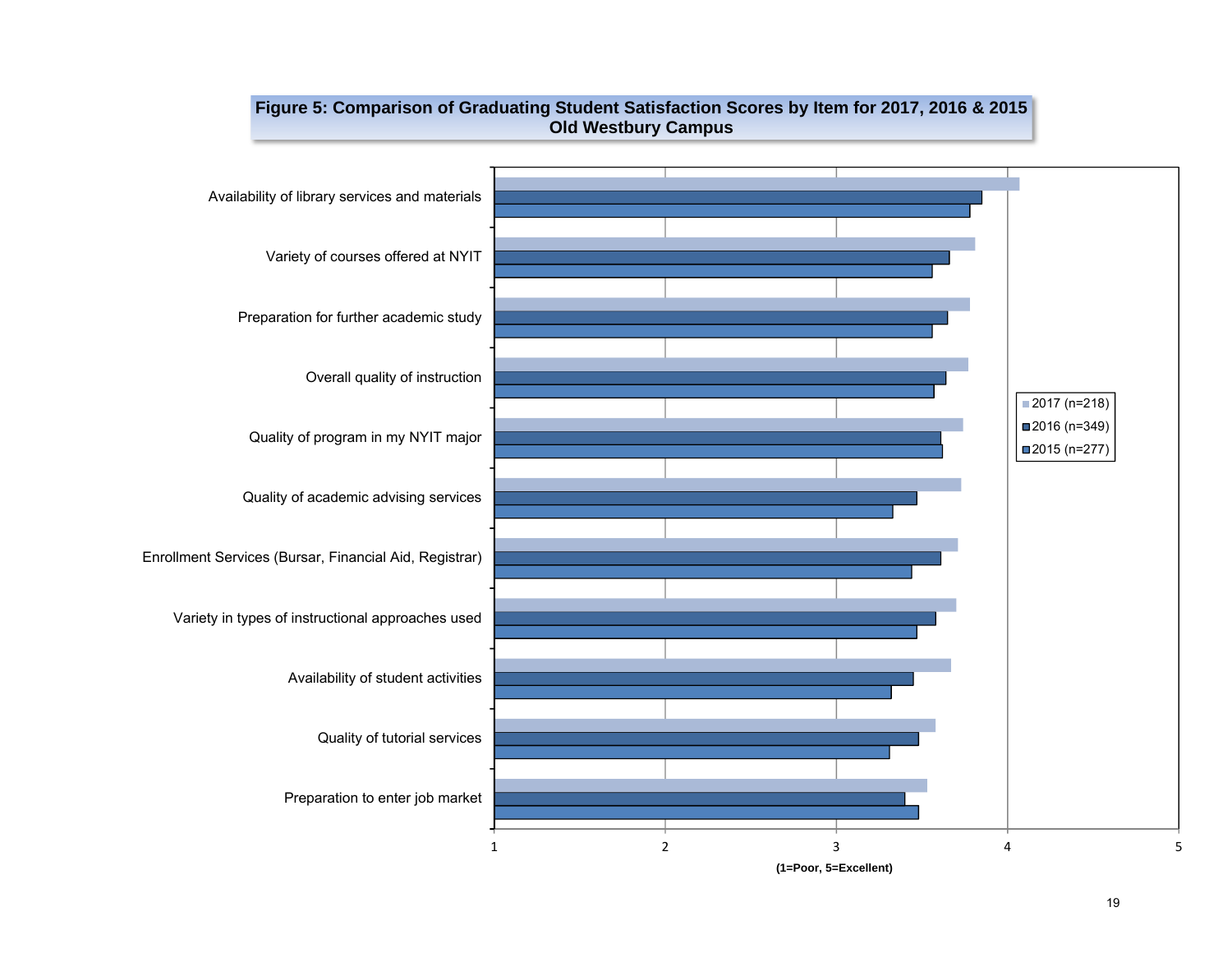#### **Figure 6: "How has your NYIT education improved you in the following areas" by Item for 2017, 2016 & 2015 Manhattan**



**(1=Not at all, 4=To a great extent)**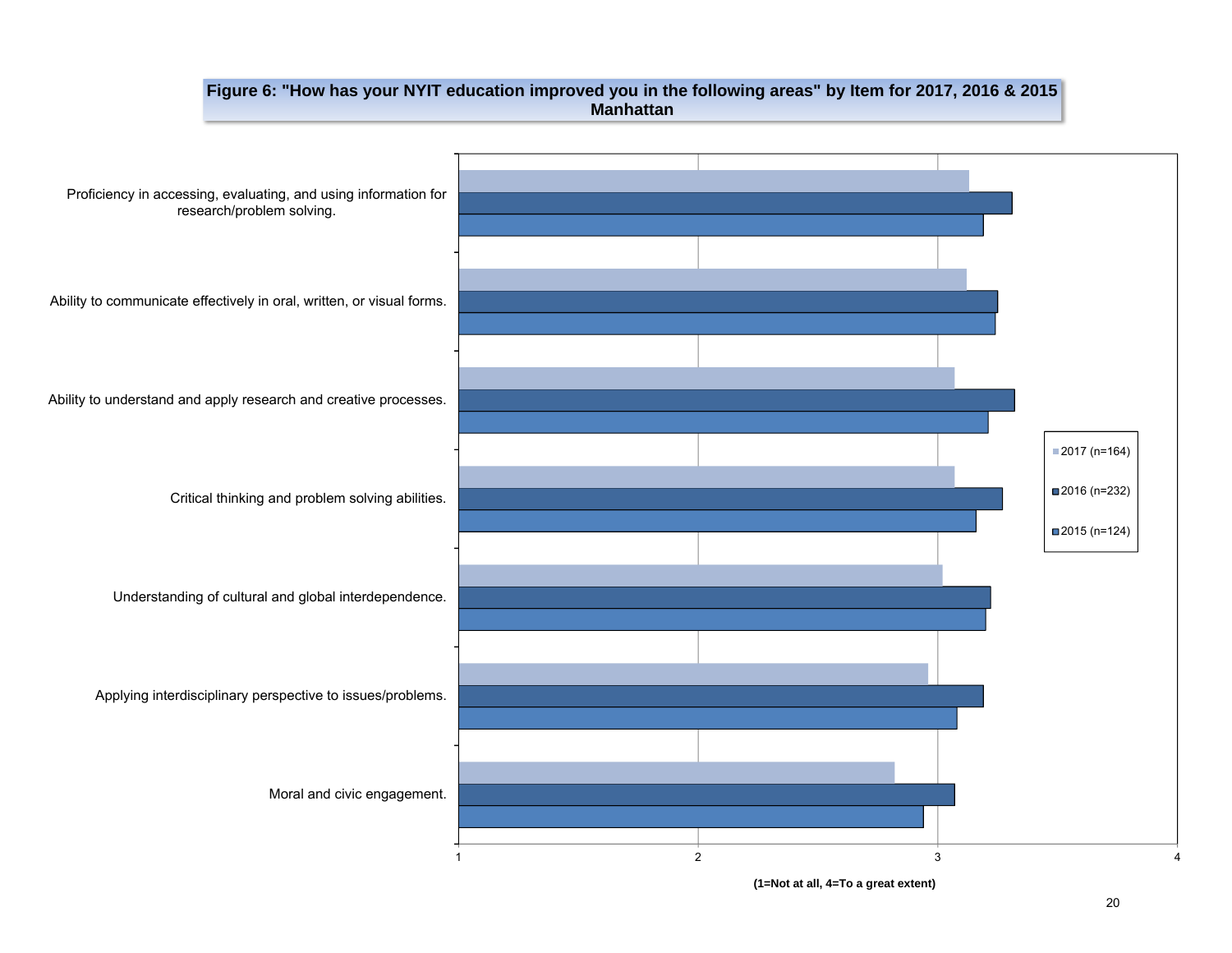

**(1=Not at all, 4=To a great extent)**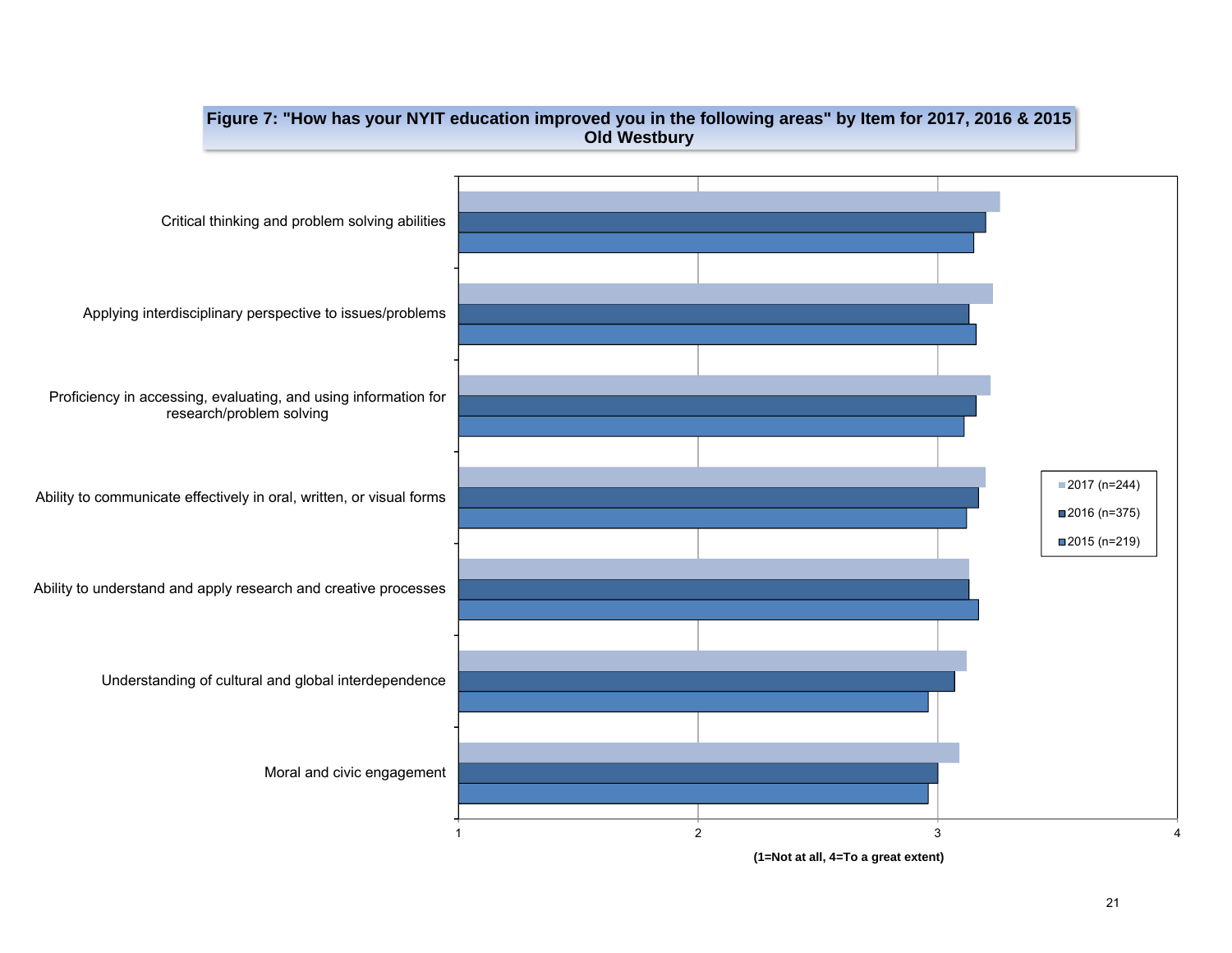**VI. DEMOGRAPHICS**